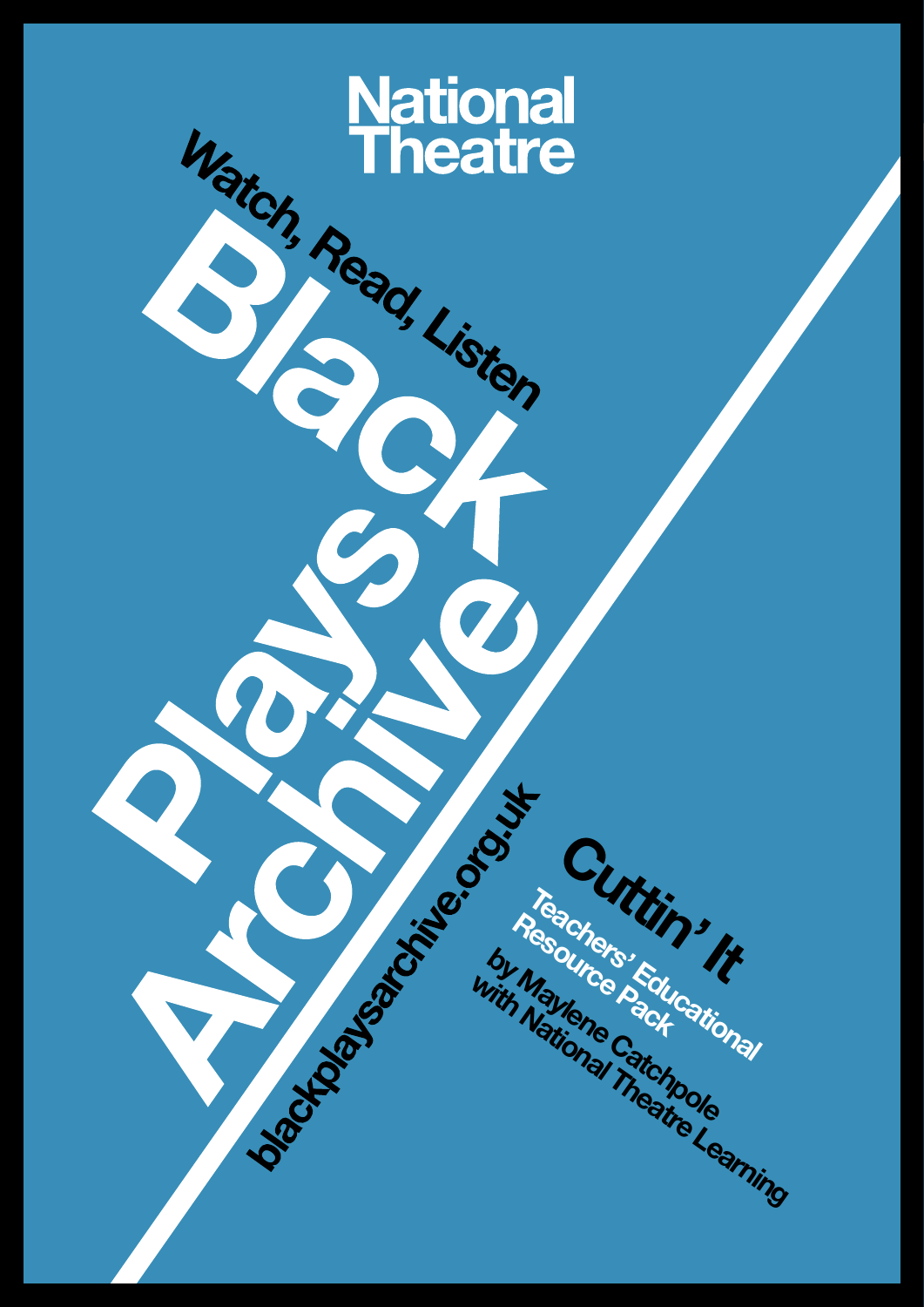# **Contents**

| <b>Introduction</b>                                            | 3  |
|----------------------------------------------------------------|----|
| <b>Original Performance</b>                                    | 5  |
| <b>Historical Context</b>                                      | 6  |
| <b>Themes</b>                                                  | 7  |
| <b>Play Structure</b>                                          | 10 |
| <b>Characters</b>                                              | 10 |
| <b>Interview with Charlene James</b>                           | 11 |
| <b>Exploration Exercises</b>                                   | 12 |
| <b>Costume and design workshop</b>                             | 12 |
| <b>Lighting workshop</b>                                       | 15 |
| Sound and soundscapes workshop                                 | 17 |
| Monologues and duologues - workshop examples 1, 2, 3           | 18 |
| <b>Off-text exercises</b>                                      | 21 |
| <b>Devising ideas</b>                                          | 24 |
| Performing and realising texts with links to key practitioners | 24 |
| <b>Video resources and links</b>                               | 26 |
| <b>Further reading</b>                                         | 26 |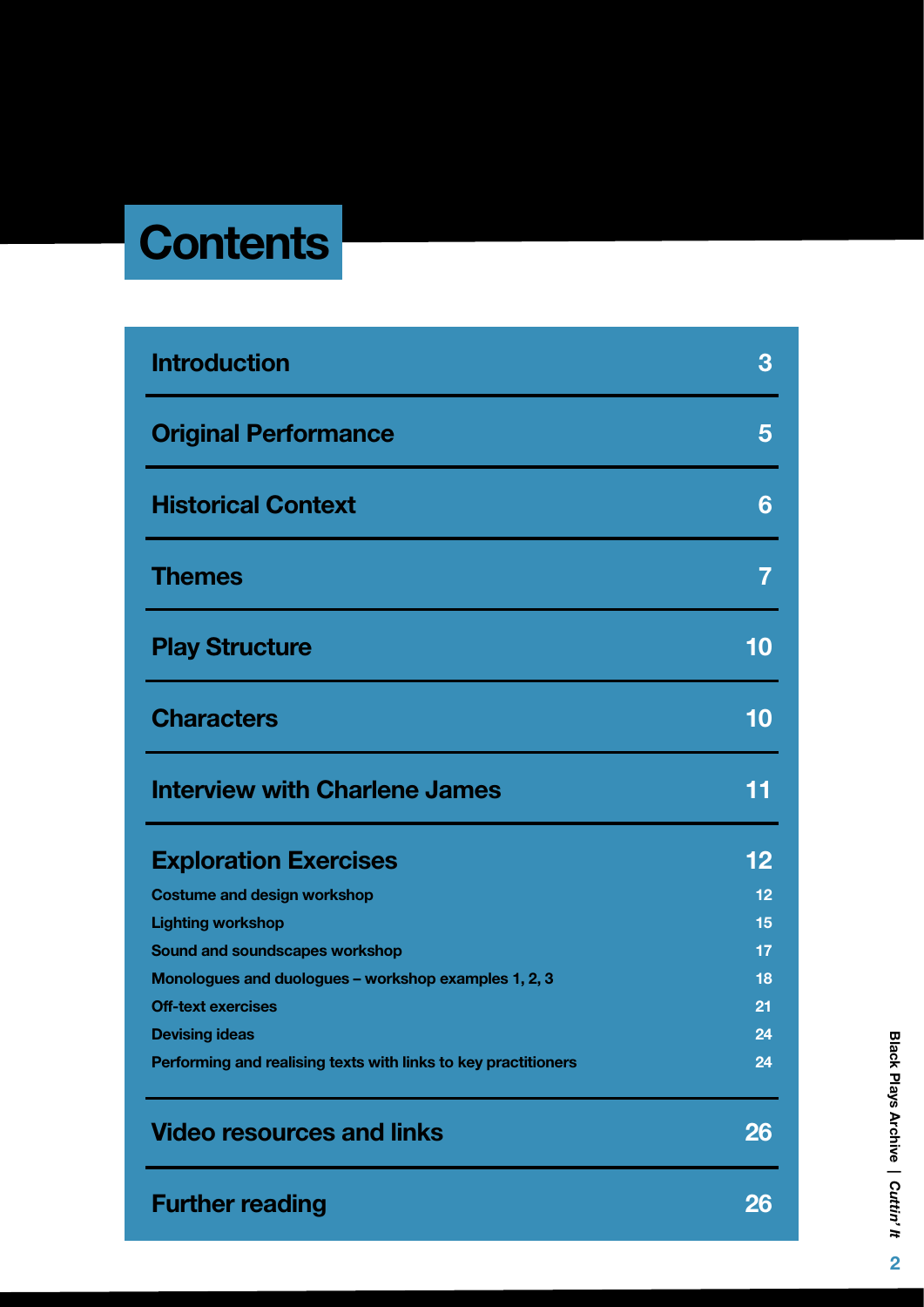## **Introduction**

*Cuttin' It* is a play about the heart-wrenching connection between two London school girls from Somalia. The past and present collide in a tale centred around friendship and the harrowing impact of female genital mutilation (FGM) in Britain. The play was written by activist, actor and playwright Charlene James in 2016.

Fifteen-year-old protagonists Muna and Iqra go to the same school and both discover their shocking links through their experiences of female genital mutilation and the realities of the practice in Britain.

The theme of FGM may seem a daunting one but the play uses humour, friendship and connection as a way into this topic. Do not be put off by the delicate nature of the central story arc as the witty dialogue and characters are relatable to many young people and show a unique perspective on an oftentaboo subject in a way that is easy to understand and draw commonalities.

Although the central theme of the play focuses on female genital mutilation other dynamic themes include culture, sibling bonds and friendship; many things young people from any background or culture can draw parallels from.

I have seen students from a range of backgrounds react to the production first-hand and can honestly say the impact the play has his profound and long lasting in terms of themes, acting and dialogue.

The play does not demonise the Somali culture; it focuses on the friendship of the two central characters and the realities of FGM in a modern-day Britain. This pack will explore some of the details of female genital mutilation to give the play its context but does in no way do this to upset or offend. If the subject matter causes distress or is triggering in any way we have included links to organisations that can offer support and guidance.

Maylene Catchpole, Drama Teacher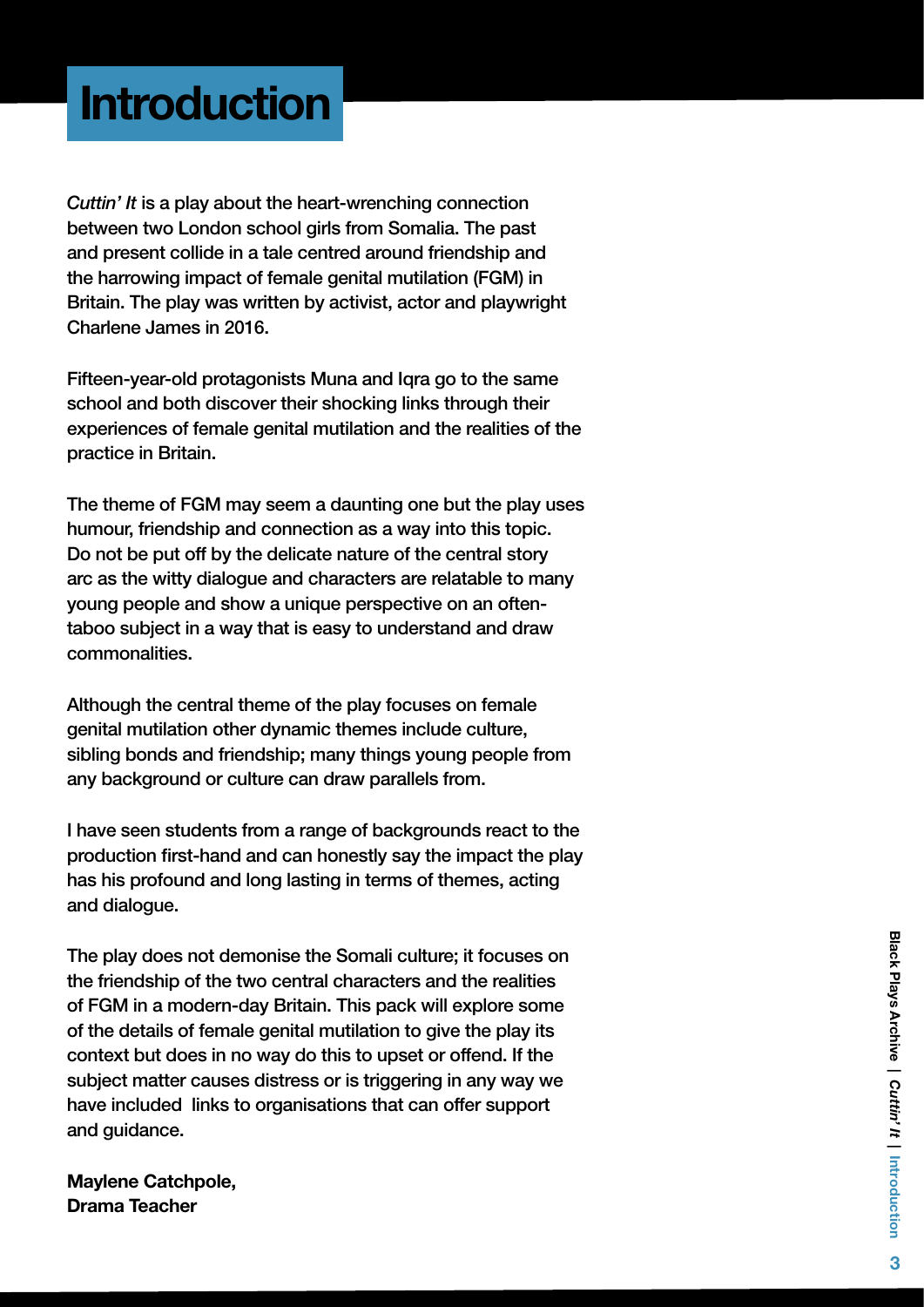The Department of Education states that all teachers throughout England need knowledge and awareness of FGM and its impact on school age girls. This is to protect young people and keep them free from harm. The guidance is part of the Keeping Children Safe in Education 2021 document and is part of a teacher's duty of care to know and see the signs of all types of abuse and harm.

'Whilst all staff should speak to the designated safeguarding lead (or deputy) with regard to any concerns about female genital mutilation (FGM), there is a specific legal duty on teachers. If a teacher, in the course of their work in the profession, discovers that an act of FGM appears to have been carried out on a girl under the age of 18, the teacher must report this to the police.'

DfE Keeping Children Safe in Education 2021.

# The Black Plays Archive

The Black Plays Archive supported by Sustained Theatre and Arts Council England, is an online catalogue for the first professional production of every African, Caribbean and Black British play produced in Britain.

You can find out about more professional productions of plays by African, Caribbean and Black British playwrights in the Black Plays Archive here: blackplaysarchive.org.uk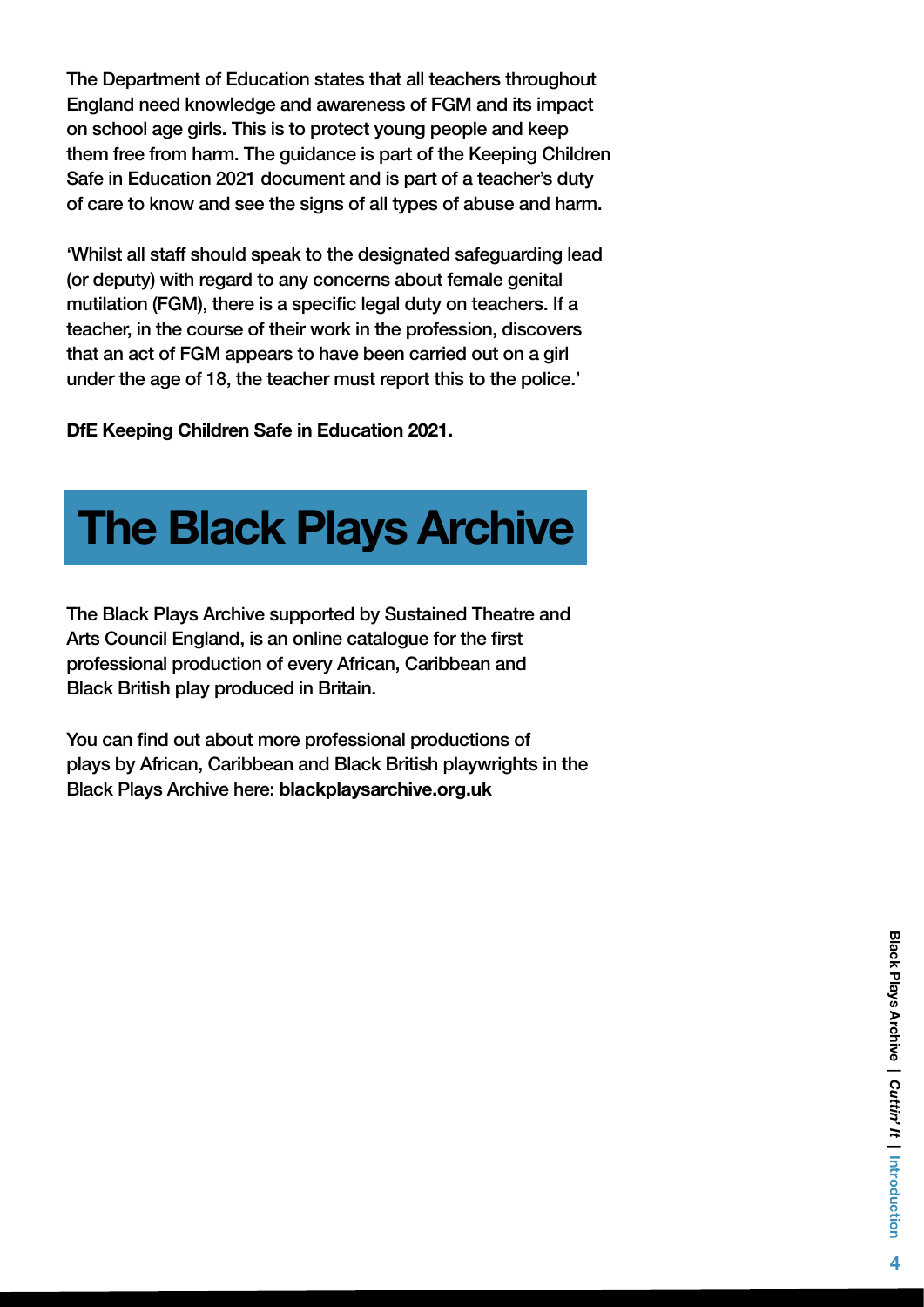# Original performance

The original production was performed at the Royal Court Theatre in 2016; it was a Royal Court/Young Vic co-production with Birmingham Rep, Sheffield Theatres and The Yard Theatre.

Charlene James was the winner of the George Devine Award for most promising playwright and the Alfred Fagon Award for best new play.

The play is performed by the two young protagonists in a series of interwoven and connecting monologues.

The running time was about one hour, 15 minutes.

There was no interval.

Age guidance is 14+ years.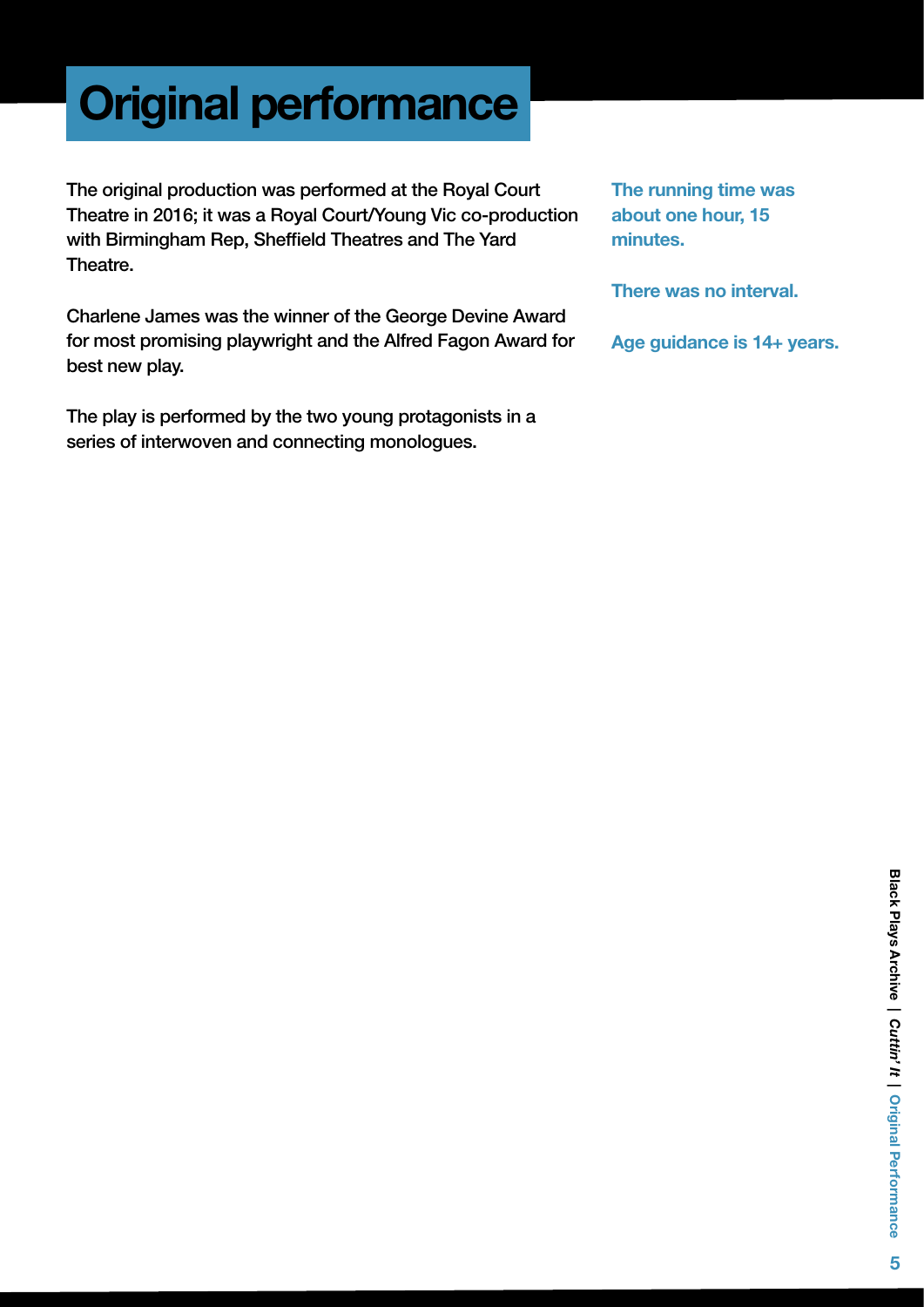# Historical context

The play is set in Britain in 2016, around a local state school. Both characters are originally from Somalia. Muna lives with her mum while Iqra lives with an older female she calls aunty. She is possibly an orphan.

## Somalia

Somalia is a country in East Africa bordered by Ethiopia, Djibouti, the Gulf of Aden and Kenya. The population of Somalia is roughly 15 million, of which two million live in the capital of Mogadishu. The official languages of Somalia are Somali and Arabic.

## Somali civil war and unrest

The catalyst for the turmoil in Somalia is said to be due to the fall of President Siad Barre's regime in January 1991. The regime was understood to be a dictatorship that saw extreme brutality, oppression and suppression of the Somali people. This led to interclan rivalries between both nationalistic and Islamic groups. This dissatisfaction with the government led to an attack on the government and military posts, prompting the first civil war from 1988–1991.

In 2000, there were concerted efforts to rebuild and reunite the Somali central government. This led to the signing of the Arta Declaration (2000) which addressed representation in government, a major building block of the peace process. This states that all future Somali governments must use the 4:5 formula in reference to clan representation. The four major clans, Dorad, Hawiye, Dir and Rahanweym will have equal representation while other smaller clans share the remaining decision-making power. Under the leadership of Hassan Sheikh Mohamud, the federal government of Somalia (FGS) was created in 2012. The aims were to stabilise the country and build a national consensus between the government and newly formed regional states.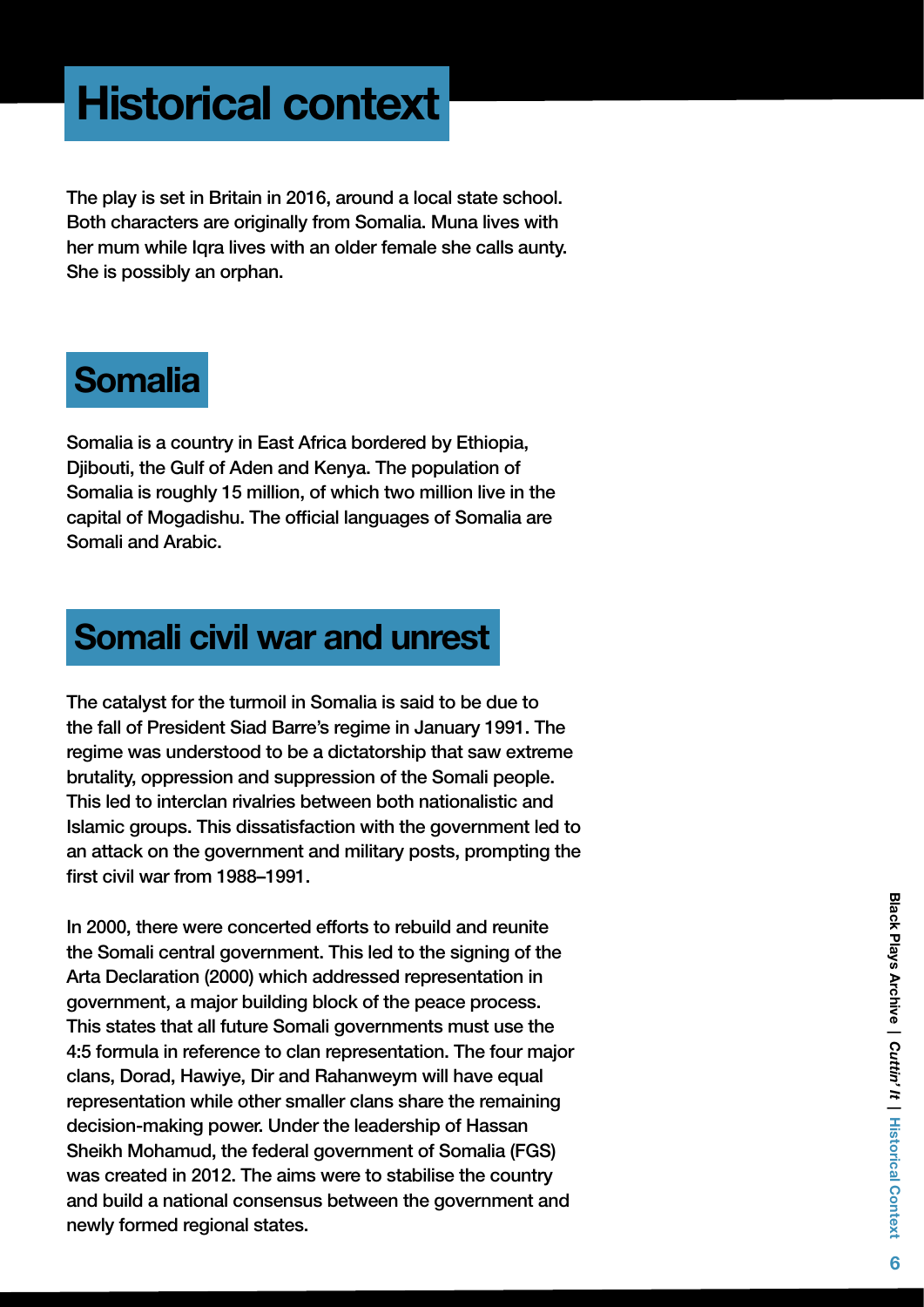## Themes

## The Somali diaspora

Somalia has faced civil unrest and internal conflict for decades. Due to this political and economic instability, Somali people are increasingly living outside of Somalia. Migrants are making their way to places like Europe, but they face a treacherous journey over land and sea.

## Somalis in the United Kingdom

Somalis in the United Kingdom include British citizens and residents born in or with ancestors from Somalia. It is thought that the United Kingdom (UK) is home to the largest Somali community in Europe. In 2018, there were an estimated 108,000 Somali-born immigrants residing in the UK, according to the Office for National Statistics.

The earliest Somali immigrants in the UK were lascars and merchants who arrived in the 19th century. A second small group of seamen came during the Second World War with the Royal Navy and stayed in search of employment from the British Somaliland (present-day Somaliland). During the 1980s and 1990s, the civil war in Somalia led to a large number of Somali immigrants. The Somali community represents one of the largest Muslim groups in the UK.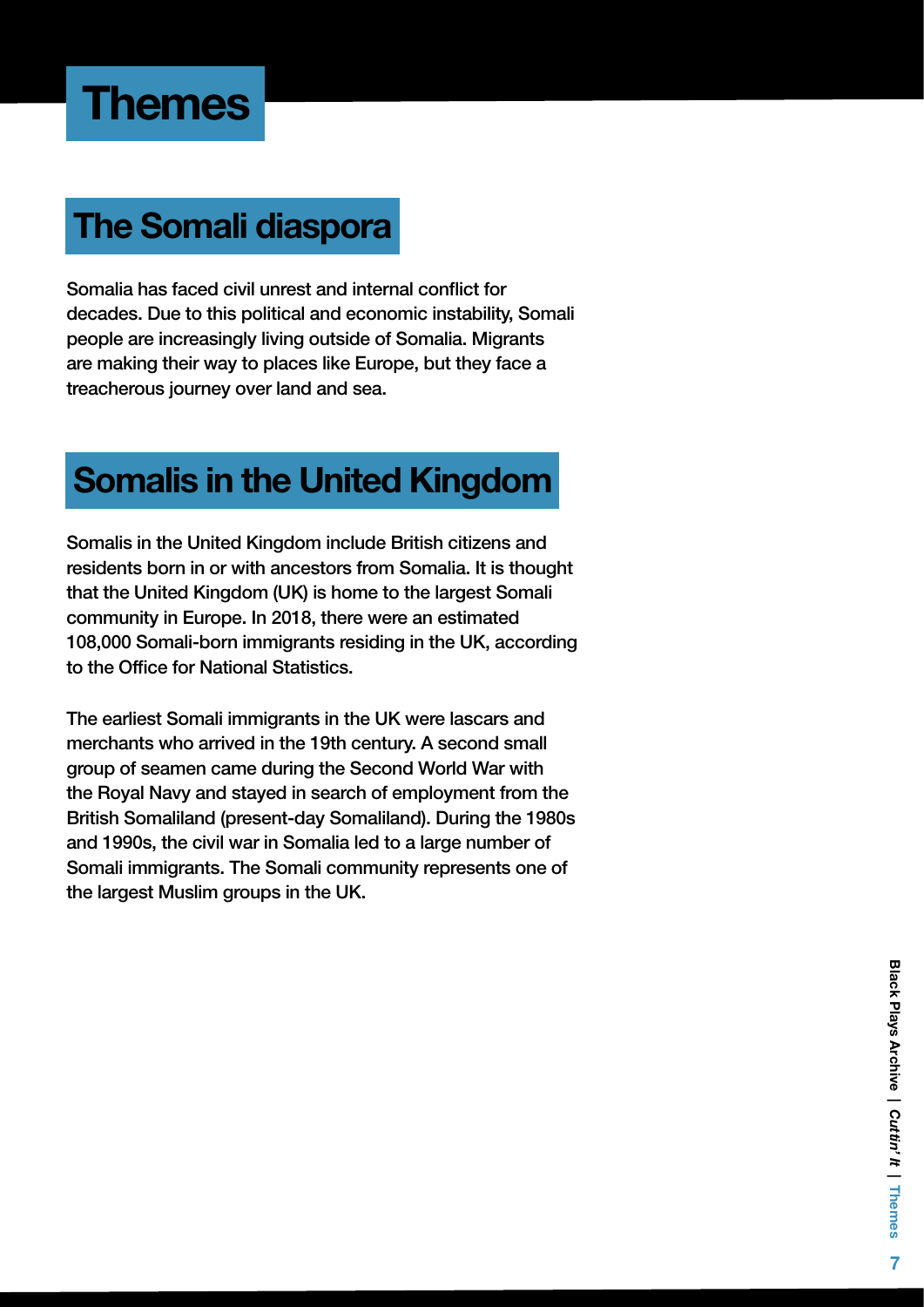## Female Genital Mutilation (FGM)

Female genital mutilation (FGM) is a procedure where the female genitals are deliberately cut, injured or changed. This is done to prove purity before marriage and is an antiquated notion that it makes girls clean and pure. It is believed by some that the procedure is about what is acceptable sexual behaviour and prepares its subject for adulthood and marriage. It is often performed on girls before puberty starts and on girls as young as four. In some communities the practice is widespread and often unquestioned.

FGM is also known as female circumcision or cutting, and by other terms, such as sunna, gudniin, halalays, tahur, megrez and khitan, among others.

FGM is illegal in the UK and is considered child abuse.

It's very painful and can seriously harm the health of women and girls.

It can also cause long-term problems with sex, childbirth and mental health.

[Source Female Genital](https://www.thegirlgeneration.org/about)  [Mutilation is a global issue](https://www.thegirlgeneration.org/about)  [| The Girl Generation](https://www.thegirlgeneration.org/about)

To find out more about the impact of FGM, please visit the NHS' website:

[Female genital mutilation](https://www.nhs.uk/conditions/female-genital-mutilation-fgm/)  [\(FGM\) - NHS \(www.nhs.uk\)](https://www.nhs.uk/conditions/female-genital-mutilation-fgm/)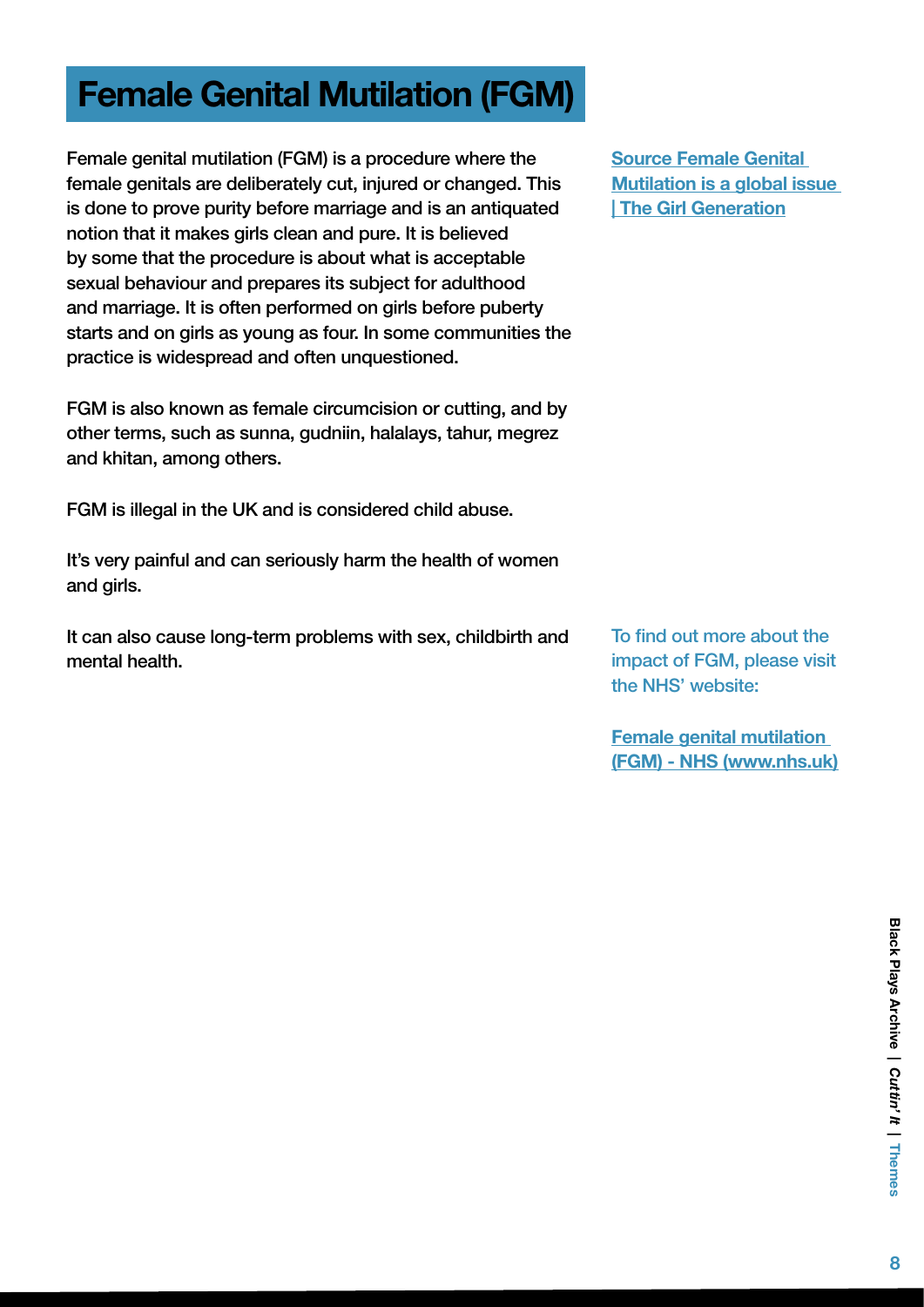## FGM's presence in Britain

You would be wrong to make assumptions that FGM only impacts women and girls in faraway countries. As the African diaspora dispersed many still hold true a variety of customs and beliefs, including the practice of FGM. NHS statistics from April 2016 to March 2017 reveal that there were over 9,000 cases where FGM was identified, 5,391 of which were newly recorded cases.

The true extent of FGM offences in the UK is likely to be much higher as many young girls will have had the procedure and go undetected.

## Help and support for victims of FGM

The NHS has several FGM support clinics.

These are community based and offer a range of services.

[National FGM Support Clinics - NHS - NHS \(www.nhs.uk\)](https://www.nhs.uk/conditions/female-genital-mutilation-fgm/national-fgm-support-clinics/)

• Contact the police if someone is in immediate danger on 999

- NSPCC: 0800 028 3550 (or email [fgmhelp@nspcc.org.uk](mailto:fgmhelp%40nspcc.org.uk?subject=))
- Childline: 0800 1111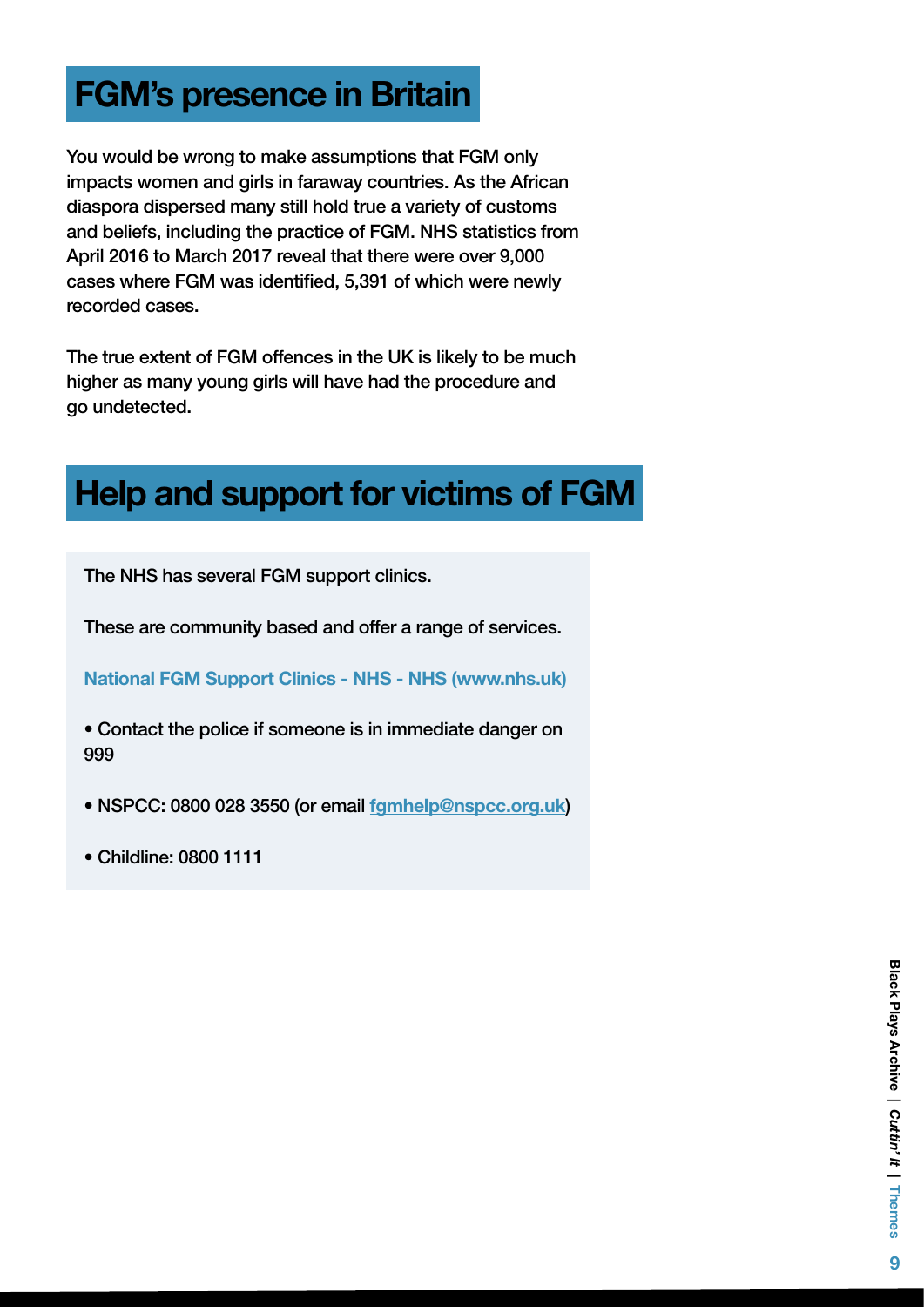# Play Structure

The play runs as a two-hander, switching between Muna and Iqra speaking. Both are dressed in school uniforms and the story flits between their journeys from strangers to friends to the realisation of the fractured connection and history they both share.

Faber edition of *Cuttin' It*.

| Late to school                           | $p. 15 - 16$ |
|------------------------------------------|--------------|
| Maths – Iqra flashback                   | p. $17 - 18$ |
| <b>School gate</b>                       | $p. 19 - 20$ |
| Canteen                                  | $p. 20 - 21$ |
| <b>Bus Stop</b>                          | p. $22 - 24$ |
| <b>Connection</b>                        | $p. 24 - 29$ |
| Muna at home                             | $p. 29 - 32$ |
| Iqra at home                             | $p.32 - 35$  |
| Home clean / school search               | $p.35 - 36$  |
| <b>Home visit</b>                        | $p.37 - 38$  |
| <b>Talk about Muna's sister/ Cutting</b> | $p. 39 - 42$ |
| <b>Fainting / Iqra flashback</b>         | $p.42 - 45$  |
| The day                                  | $p.45 - 55$  |

# **Characters**

Muna is a 15-year-old schoolgirl. Born in Somalia and raised in England, Muna lives with her mum and sister. She would have a local, English accent. Bold, edgy and streetwise.

Iqra is a 15-year-old schoolgirl from Somalia. She came to England aged ten and has just moved to a new school. Iqra has a strong Somalian accent. She is nervous and wants to fit in. Iqra lives with a woman she calls aunty but who she is not related to by blood.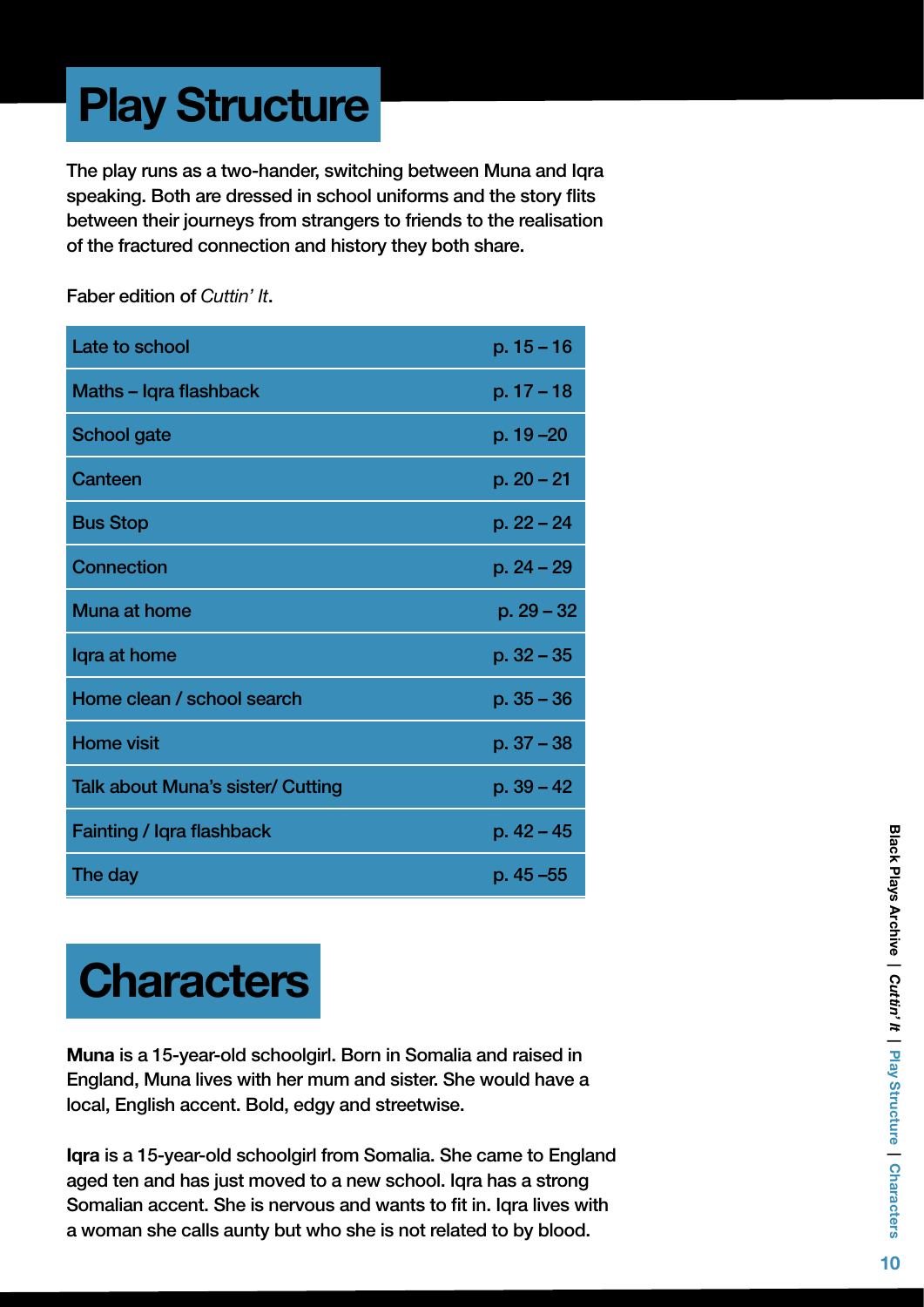# Interview with playwright Charlene James

#### Why was this story important at that time?

I'd watched a documentary called The Cruel Cut on Channel 4 by Leyla Hussein about FGM and was really shocked and moved by it. I started doing some research and came across an article that claimed girls were being cut in Glasgow. I was horrified to learn that as well as happening to girls abroad, FGM was happening to girls on our doorstep and I wanted to speak about it.

#### Who Inspired the characters of Muna and Iqra?

Muna was inspired by my friends at that age and the girls I was seeing on the buses after school at the time of writing it. Funny, loud, caring and relatable. Iqra was inspired by the 'outsiders' who have more of a difficult time fitting in and 'cutting it' in an environment they're not necessarily used to–but are equally warm hearted and good intentioned.

#### What was the intention of creating this play?

I wanted people to know that female genital mutilation is happening to girls in the UK. It's not an 'abroad problem' – it's our problem.

#### Who were your target audience?

I wanted everyone to come and see the play. Young, old, men and women. I thought it was important that we're all seeing what's happening to the bodies of young women and girls.

#### Why did you decide to write it with only two characters? Why have you excluded all adults?

Although it's a big and difficult subject to tackle, I wanted it to feel intimate – like we were reading from the pages of Muna and Iqra's diaries. I wanted to focus on their voices. We hear from the adults through Iqra and Muna.

#### Are there deliberately no male characters? Why?

In an early draft, I'd written a few scenes with Muna's dad in them but then the play evolved to being a two-hander and focused on the complex relationships with the female family members in their lives.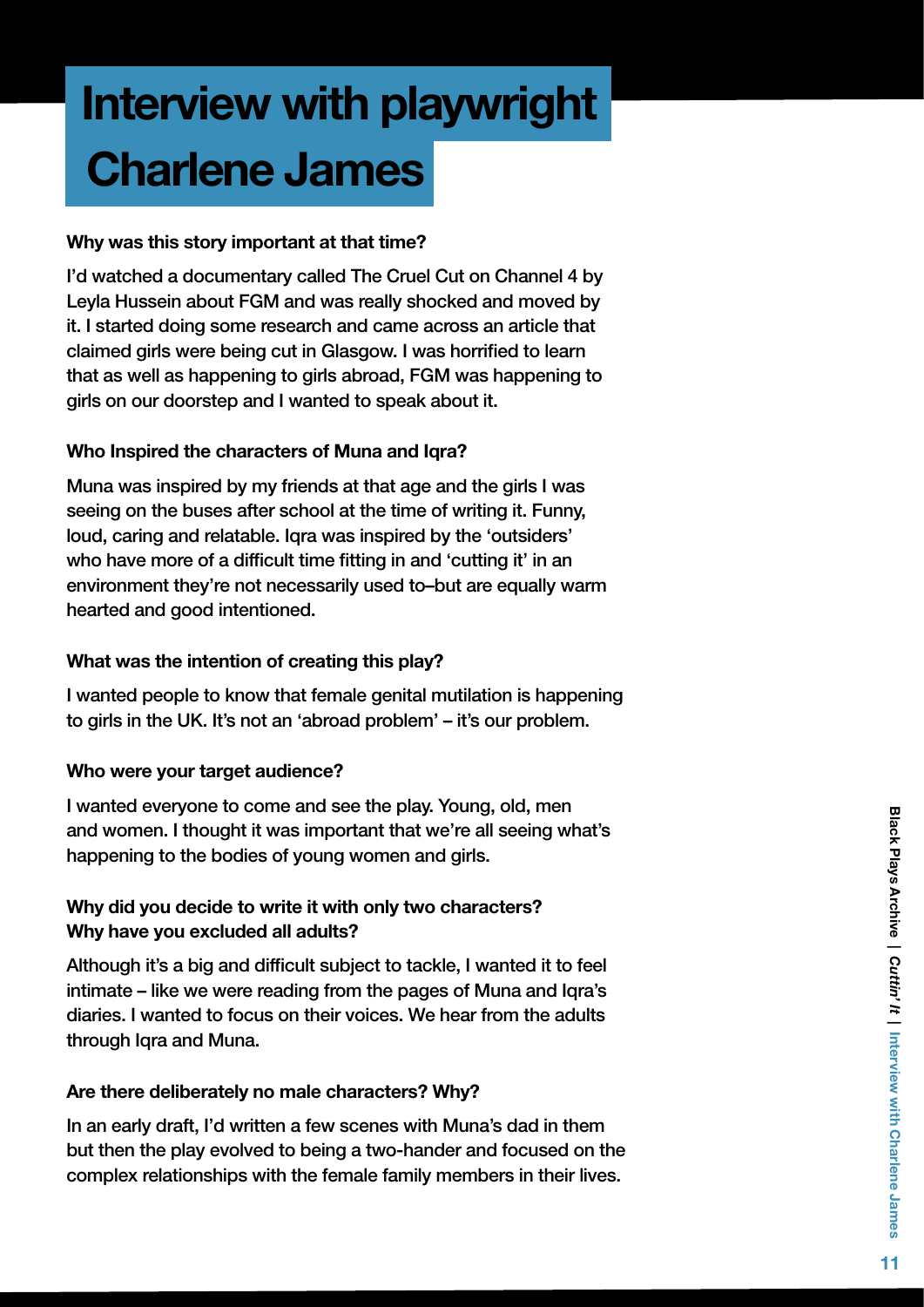# Exploration activities

## Costume and design workshop

#### **Resources**

- A3 images of four to six different school uniforms plus school emblems and mottos
- Script extract pages 15–17
- Blank school uniform templates or plain paper

## Exploring the text

#### 20–30 minutes

As a group, read pages 15–17 from the text

In smaller groups, encourage your students to discuss the following questions:

- 1. What references are there to school?
- 2. What kind of area is the school in?
- 3. Has the school got a diverse population?
- 4. What feeling do we get about the school?

Ask the groups to read the text again, how does Muna's language give insight into her attitude towards school?

Individual task– annotate copies of the script with your thoughts about Q2 and Q3.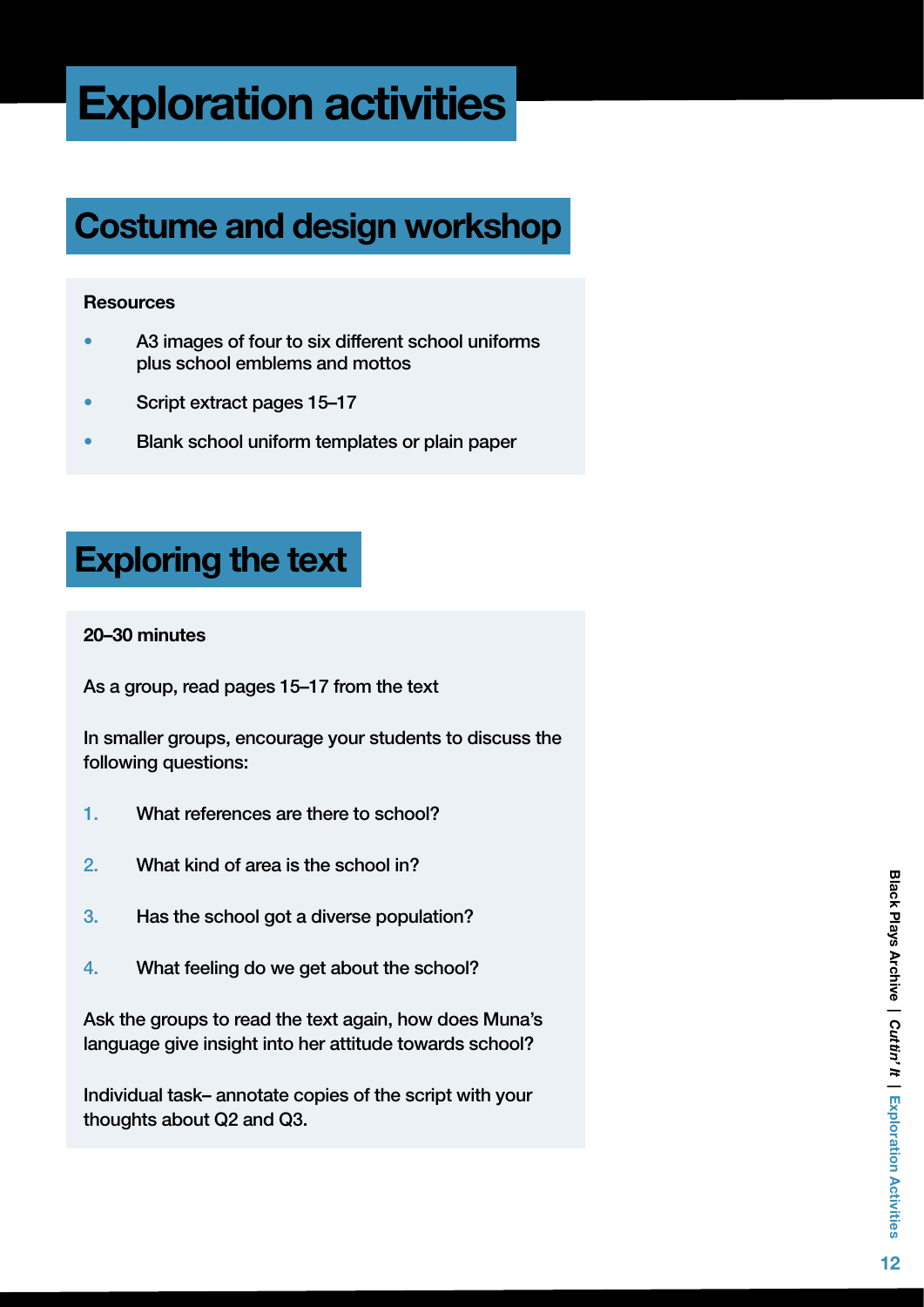## Understanding costume

#### 40 minutes

Print out outlines of school uniforms to annotate.

Split the class into small groups and provide each group with one piece of paper with uniform outlines. Ask the students to write down their thoughts about what Muna's uniform should look like. What can her costume communicate about her character?

Questions you might want to use with your students:

- What do the colours connotate?
- What does the style reflect about the school's culture?
- Is the school private or comprehensive? How do you know?
- What assumptions to we have about the occupation of the students' parents?

#### Example of this exercise from one of my students:

#### Group task:

Students think of a school uniform in the local area other than their own. Think about their uniform, colours and style.

Discuss what impression the uniform gives about the school and the image the school wants to project of itself. Discuss how this impacts the local community's view of the school.

#### Extension exercise:

Design a uniform that each group feels reflects the school Muna and Iqra would go to, based on elements from uniforms from the local area.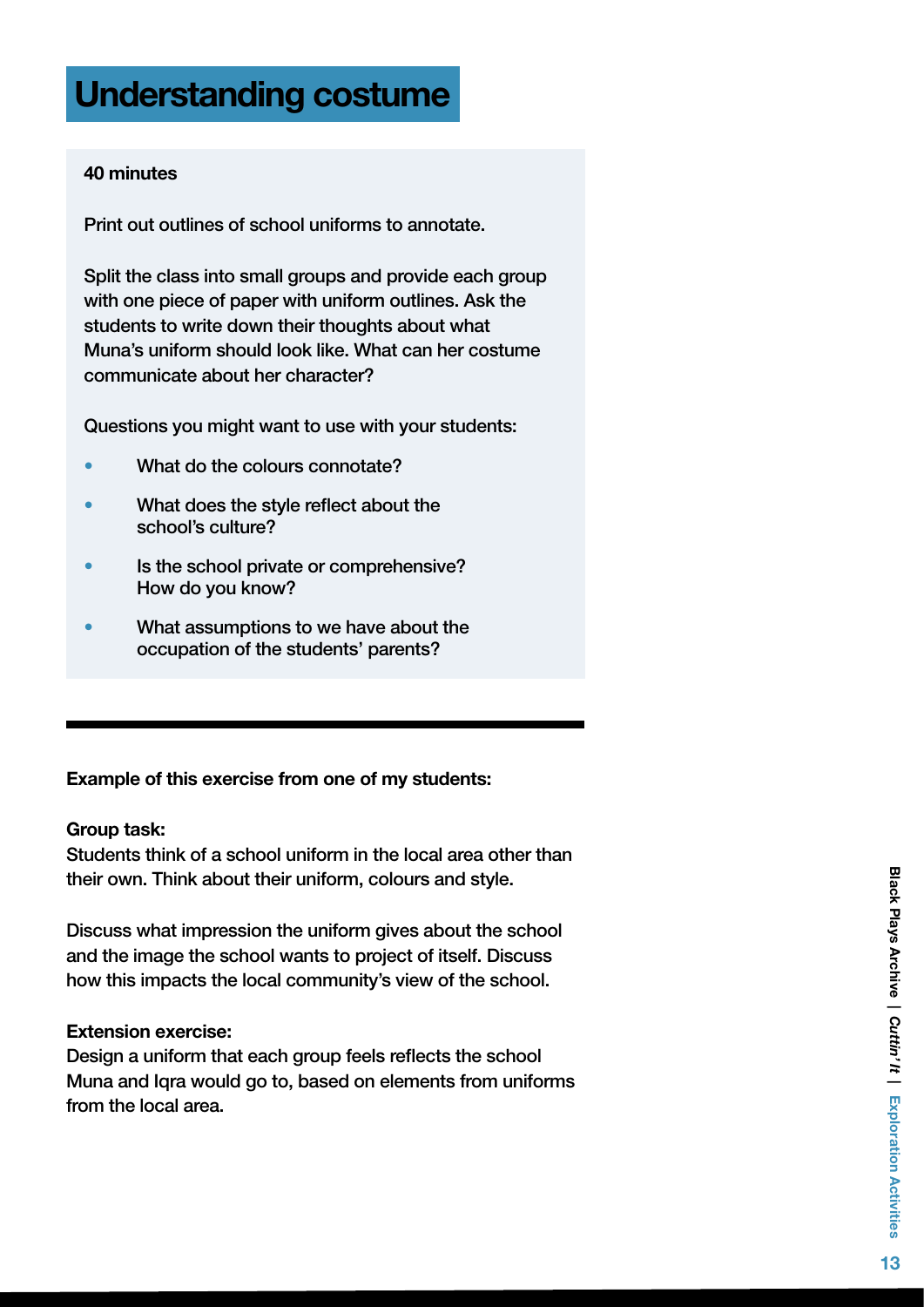Decide on a colour scheme and the school's dress code policy.

1. Write a school dress code policy.

Then explain the ways in which Muna would break this code and how Iqra would reflect her culture and background through the wearing of the uniform.

2. Once students are familiar with the whole text, they can be given different sections and adapt costume for specific extracts.

Add detailed personalised elements to reflect the characters' specific circumstances or the day's events.

| Hair pin given by cousin<br>back home. What would<br>this look like?                                                                         | Earrings against school<br>policy – a gift from an<br>aunty. How would they go<br>unnoticed?                                  | Ketchup stain from the<br>school canteen.                                                                                                                 |
|----------------------------------------------------------------------------------------------------------------------------------------------|-------------------------------------------------------------------------------------------------------------------------------|-----------------------------------------------------------------------------------------------------------------------------------------------------------|
| Schoolbag with logo<br>missing to show defiance.<br>Is it ripped off, damaged<br>etc? How will you create<br>this using a new school<br>bag? | Tie – incorrectly worn and<br>dirty. How will you achieve<br>this distressed look using<br>everyday items.                    | How can this be achieved<br>backstage in between<br>scenes?                                                                                               |
| Lip gloss - against school<br>policy. What colour and<br>why?                                                                                | Bag torn when running for<br>the bus. Which extract could<br>this relate to? What kind of<br>bag would Muna carry and<br>why? | Wrong colour socks- socks<br>given to them by little<br>sister. What design are<br>they? What does this say<br>about her relationship with<br>her sister? |
| School cardigan without<br>logo because lost previous<br>one on school trip -<br>stained / ripped.                                           | One earring missing – was<br>lost in a moment of distress.<br>Which scene would this be<br>reflected in and why?              | School jumper itchy<br>because it's new. How<br>would you show this<br>through characterisation<br>and movement?                                          |

#### Elements to consider in costume design:

Sweat stains, food stains, damaged or missing items of clothing, how to distress costume. How to show mood through styling of the hair, personalised items given to characters by relatives or friends, types of clothing to reflect status/culture. Types of fabric and character affordability.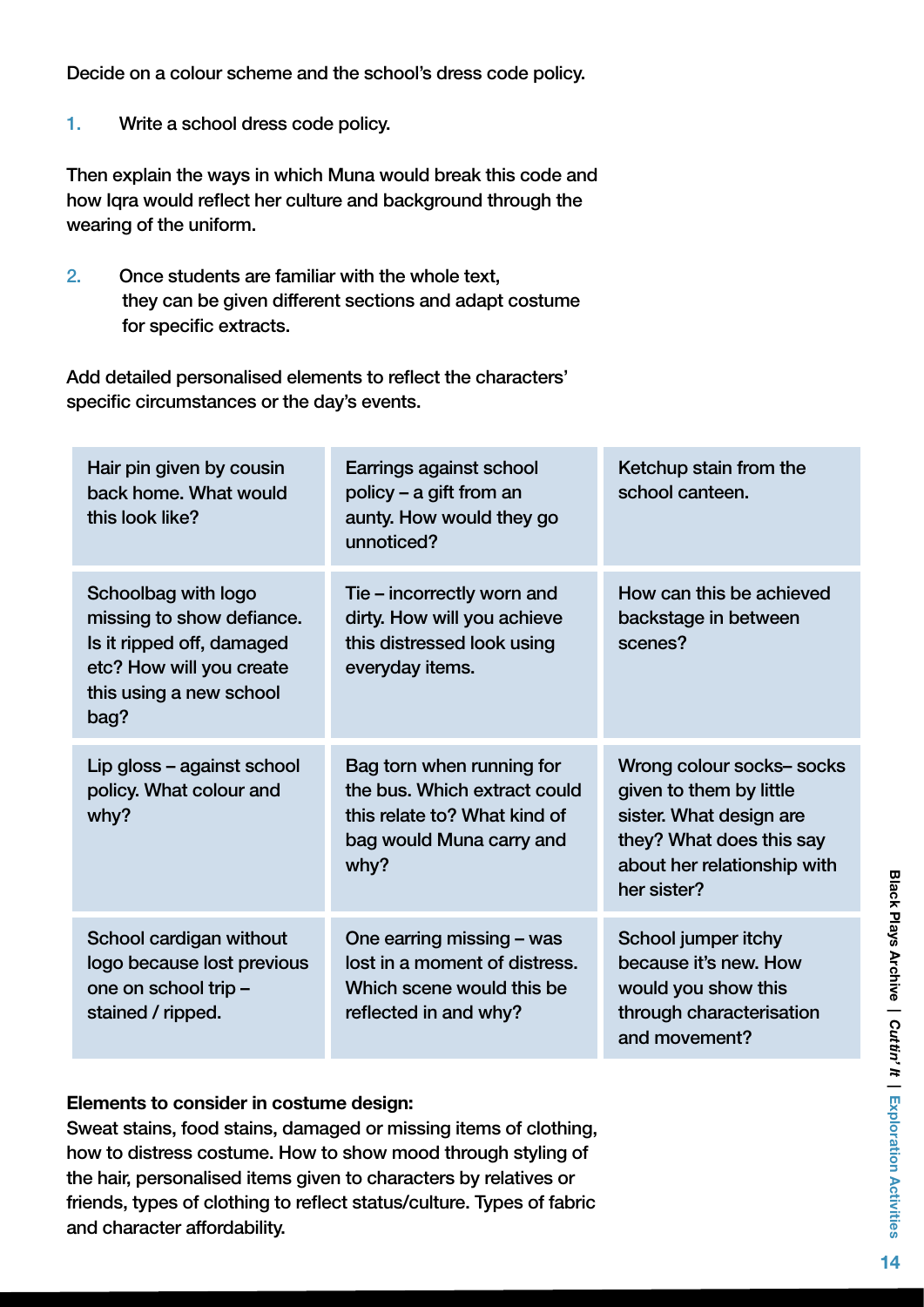## Lighting workshop

#### One hour

#### Resources:

- Extracts 16–17, 17–18, 50, 51, 53 (you can choose to focus on one extract or give a different extract to each small group)
- For lighting: stage lighting would be ideal but mobile phones or torch lighting to create basic effects will work. Each group would need access to colour gels or transparent, colourful sweet wrappers and five light sources per group.
- Dolls and doll's house furniture or Lego models would be useful.
- Card to create gobos and shapes.
- Lighting has five primary objectives
- Setting the scene lighting can show time of day, season or location of the scene.
- Visibility let the audience see what is happening.
- Mood intensity, direction and colour all help shape mood and emotion.
- Form sculpting and shaping the characters and environments on stage helps reveal elements of visual design.
- Composition how visual images help contribute to the overall themes of the play and use light to create imagery to complement these.
- 1. As a large group, discuss the basic principles and objectives of lighting.
- 2. In small groups discuss how you would you show the following?

One per group – feedback to the class

| <b>Dusk</b> | Summer  | Cold winter's | Autumn    | <b>City centre</b> | <b>Sunrise</b> |
|-------------|---------|---------------|-----------|--------------------|----------------|
|             | morning | evening       | afternoon |                    |                |

Some excellent lighting resources and posters can be found here:

[https://www.etcconnect.](https://www.etcconnect.com/Support/Training-Events/LTD/Stage-Lighting-Essentials-for-Educators.aspx) [com/Support/Training-](https://www.etcconnect.com/Support/Training-Events/LTD/Stage-Lighting-Essentials-for-Educators.aspx)[Events/LTD/Stage-](https://www.etcconnect.com/Support/Training-Events/LTD/Stage-Lighting-Essentials-for-Educators.aspx)[Lighting-Essentials-for-](https://www.etcconnect.com/Support/Training-Events/LTD/Stage-Lighting-Essentials-for-Educators.aspx)[Educators.aspx](https://www.etcconnect.com/Support/Training-Events/LTD/Stage-Lighting-Essentials-for-Educators.aspx)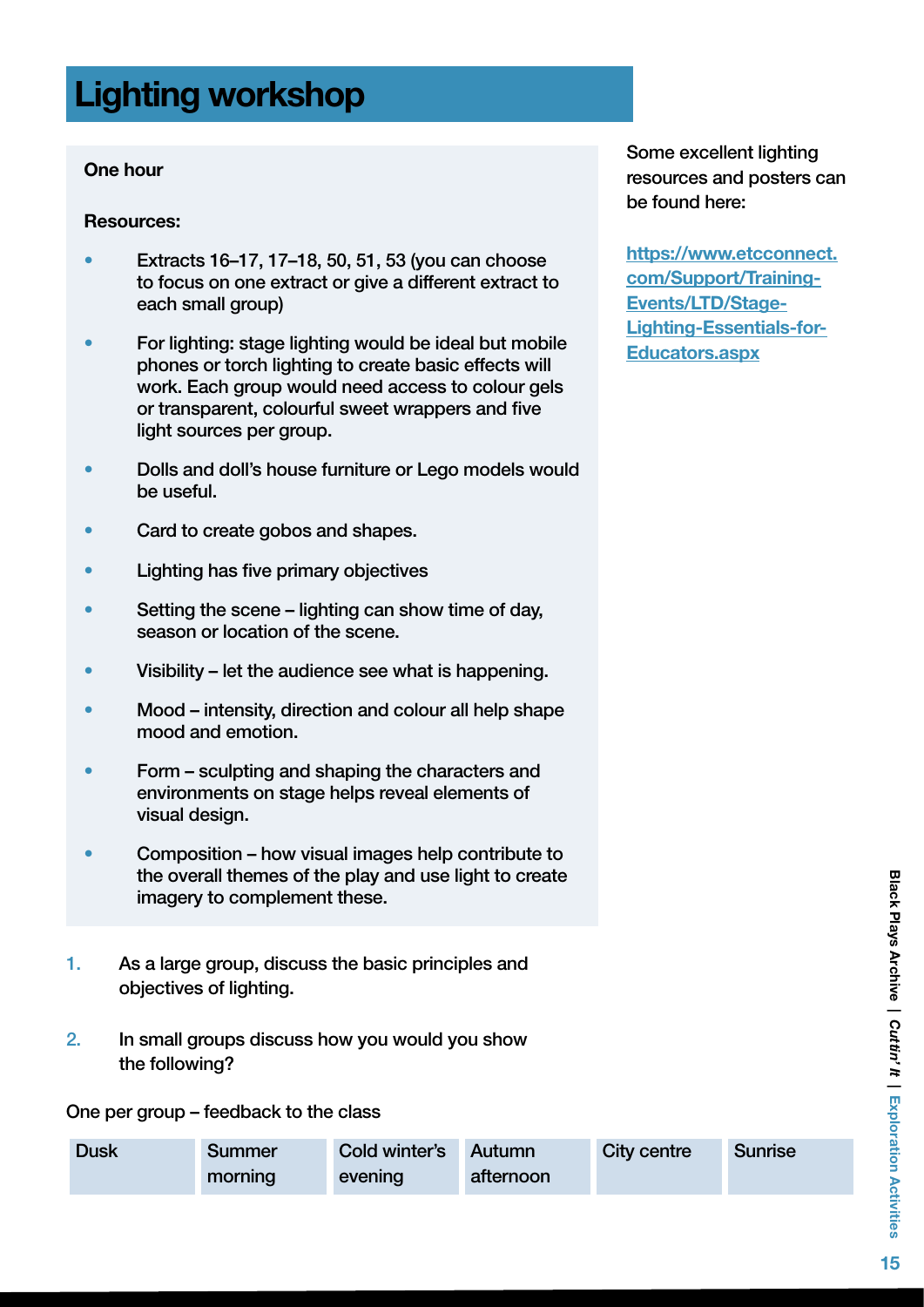- 3. Using the resources above create a scene with the dolls/card/ Lego to illustrate your response.
- 4. Next think about mood and the themes of shadow and secrecy.

| A figure at | A secret diary A hidden |        | <b>Scared and</b> | <b>Isolation</b> | <b>Being</b> |
|-------------|-------------------------|--------|-------------------|------------------|--------------|
| the window  |                         | object | frightened        |                  | followed     |
|             |                         |        | character         |                  |              |

- 5. Think about how you are staging your extract and how this will impact what the audience sees.
- 6. Next give each group an extract or moment from the text.
- 7. Questions to consider.

What time of day is it? What mood do you want to convey as the scene begins? How is the character feeling? Do you want to focus on their personal emotion or the wider sense of what is happening in the space?

- 8. Next think about type of light, colour, focus, intensity, direction and desired impact.
- 9. Using the elements of the two previous tasks apply these skills to one of the extracts/moments below or a moment of your choice.

| <b>Extract</b>                                     | <b>Examples of</b><br>mood / emotion | <b>Lighting decisions</b><br>Light / colour / intensity direction – ideas                                                     |
|----------------------------------------------------|--------------------------------------|-------------------------------------------------------------------------------------------------------------------------------|
| School Bus-<br><b>Focus Muna</b><br>pages 16-17    | Panic, shame,<br>embarrassment       | Front light 45 degrees, good visibility<br>to show how she is seen by others                                                  |
| <b>Maths lesson</b><br>- Focus Igra<br>pages 17-18 | Desperation,<br>loss, worry          | Side light to create surreal moment during<br>flashback. Bright white when reveal answer<br>to show her fear at the onlookers |
| Focus Igra<br>page 50                              | Feelings of sorrow<br>and excitement | Two front lights at 45 degrees -<br>warm oranges / yellows                                                                    |
| <b>Focus Muna</b><br>page 50                       | Feelings of panic<br>and fear        | Top light to show isolation, sculpting her face<br>to show panic, cool white light, soft focus                                |
| Igra page 51                                       | Sorrow. Remorse                      | Two front lights at 45 degrees – dim blues,<br>low intensity                                                                  |
| Muna page 53                                       | Anger, guilt, regret                 | Top and side lighting to case characters shadow<br>as well as show her isolation, red or green hues<br>medium intesity        |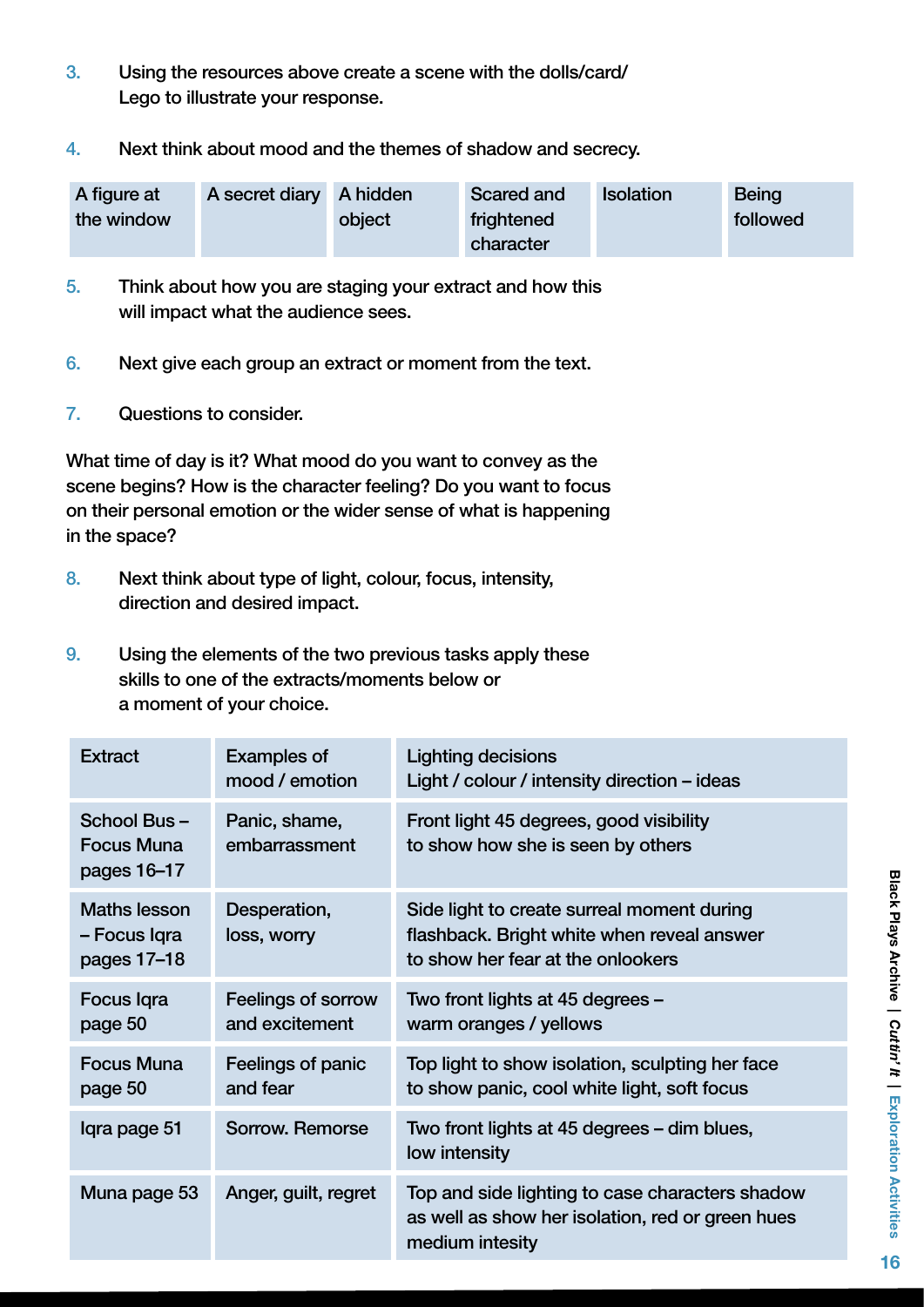#### 40–60 minutes

Resources:

- Dictaphones or small recording devices like mobile phones – one per group.
- An array of objects to create live sounds. Eg. A pair of shoes with hard soles, crisp packets, cutlery, chairs, bowl of water and a cloth– use what you have to hand.
- Extracts of text can be used but the soundscapes can be created without.
- 1. Ask students to make a mind-map of sounds you may hear around a school or on the way to school. Get students to be very specific about what these sounds represent and how they can pinpoint location and mood.
- 2. Encourage students to think about different versions of the same sound– recorded, live or found sound clip – discuss the differences and the impact on the audience.
- 3. Creating soundscapes with objects in small groups, have the students use the objects above to creatively add sound to one scene. Eg. the canteen, Muna running, a classroom. Get students to add their voices to create atmosphere and build tension.
- 4. Using dictaphones or other recording devices, record sounds of the school environment to create atmosphere.
- 5. Layer recorded and live sounds to create a soundscape for one key moment in the play. Present this back to the class for analysis and evaluation.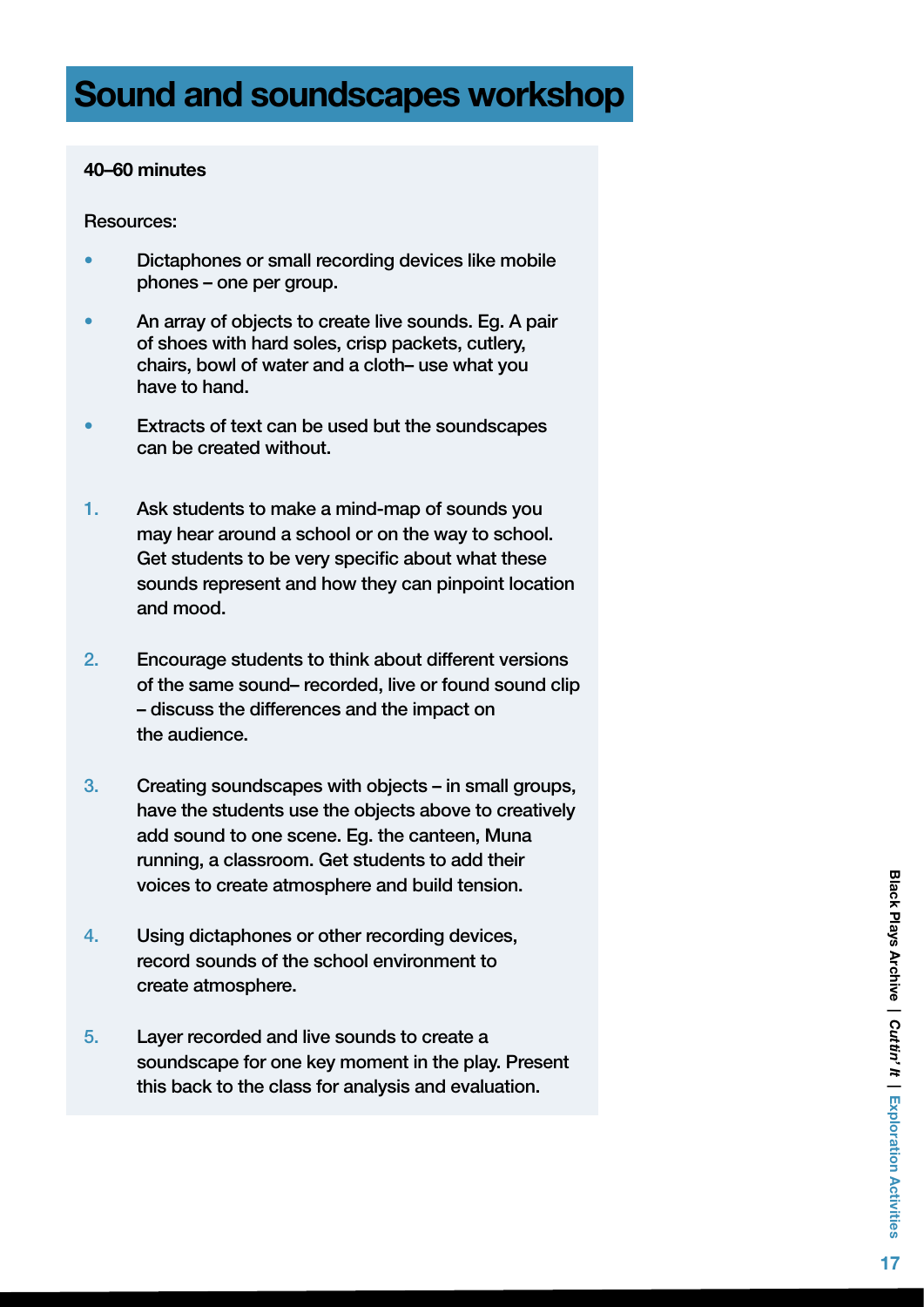## Monologues and duologues GCSE / A Level

The whole text could be approached as a series of short monologues so there is a lot to choose from in terms of performance choices for examination.

### Monologue suggestions for GCSE or A Level

- Muna, pages 16–17 Missed the bus
- Iqra, pages 17–19 Maths lesson flashback
- Muna, pages 22–23 first impressions
- Muna, pages 29–32 Little sister
- Igra, pages 32–35
- Igra, pages 42–45 Flashback
- Muna, pages 45–46 Sister's birthday

### Duologue suggestions for GCSE or A Level

- Iqra, pages 20–24 Friendship
- Muna, pages 24–29 Panic attack, 'but she is gone'
- Muna, pages 36–41 Iqra's house
- Iqra and Muna, pages 50–55 Balloons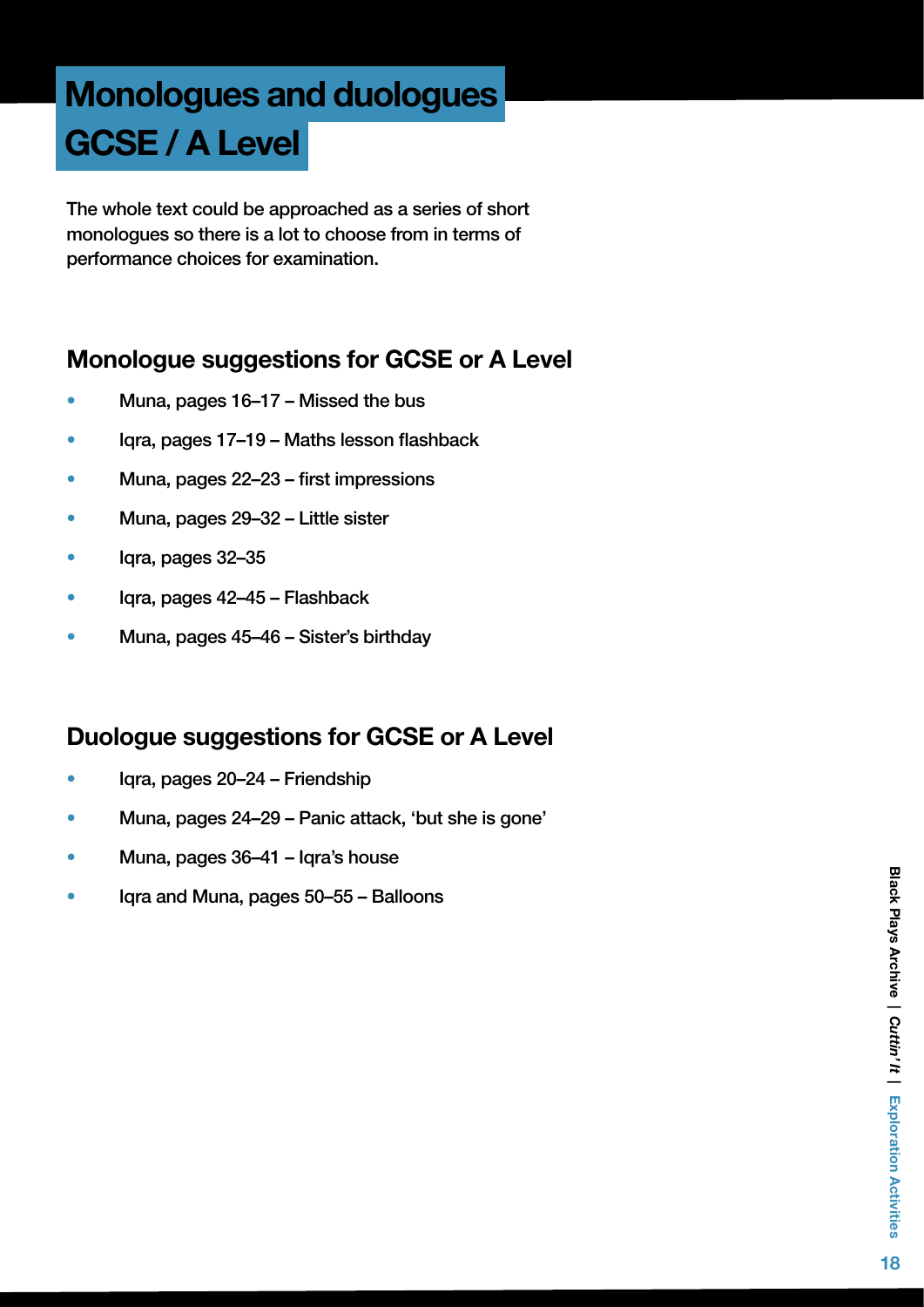### Monologue exercises

#### Example One

- 1. Vocal warm-ups breathing exercises and tongue twisters.
- 2. Get students to read through chosen monologues in pairs for support (pairs can work on the same monologue or different monologues. Pairs could also be the same character at different pints in the play).
- 3. Look at the context of the scene and what has happened before the scene / extract begins– annotate how this will impact the character's mood at the start of the scene.
- 4. Think about the character's overarching main objective in the scene. What are some of the things that motivate us and want does the character want?
- 5. Next break down the text into smaller units of action / changes in mood.
- 6. Add stage directions (there are not many stage directions in the text, get students to add these in thinking about the character's physicality and use of gesture).
- 7. Use punctuation to pause and change mood, emphasis or tempo in delivering lines.

#### Example Two: Paired monologue exploration.

- 1. Take in turns to work on each other's monologues.
- 2. Read through monologue one and decide who the character is talking to and the purpose of them expressing this opinion. Think about how the meaning and context of the monologue would change depending on who was listening. Experiment with a few examples. Eg Friend, parent, teacher. Who our audience is changes our use of vocal and physical skills so imagine confessing the text to the person you are talking about or someone the character is scared of. Note how this elicits a range of different skills and ways of being in performance. The contract of the contract of the contract of the contract of the contract of the contract of the contract of the contract of the contract of the contract of the contract of the contract of the contract o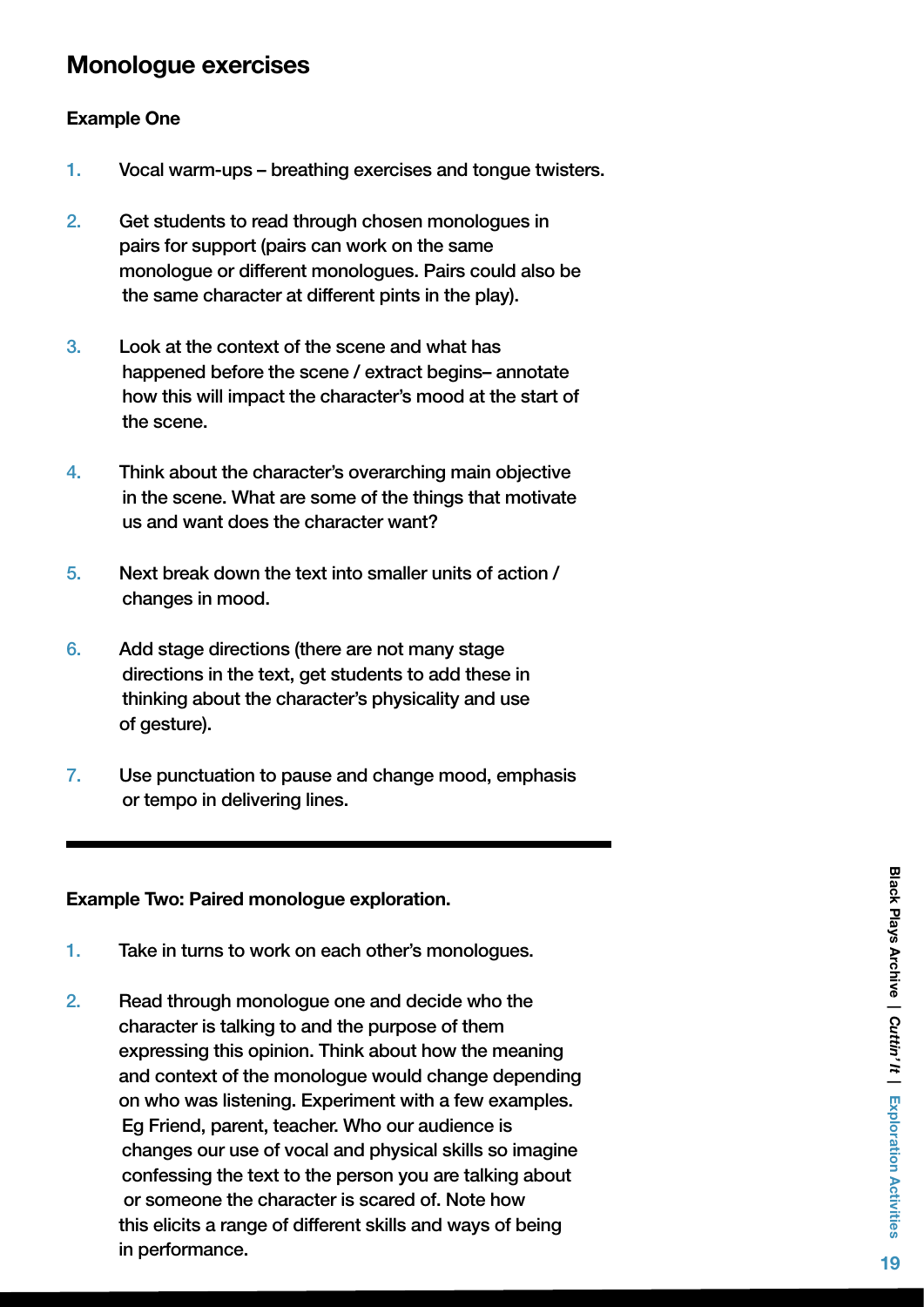- 3. Note down changes in vocal and physical skills you feel were successful in conveying a range of emotions suitable to the text.
- 4. Next, write down the subtext of what the character is not saying, thinking about why they hide parts of themselves.
- 5. In pairs, perform the monologue where one reads the monologue and the other inserts the lines of subtext.

### Example three

- 1. Individually stand in neutral position and complete relaxation exercises to loosen up the muscles. Focus on the neck and head as well as the shoulders, legs and back.
- 2. Next using Lecoq's 'seven stages of tension', work through each stage noticing how it feels in your body and how it changes your energy as a performer.
- 3. Take your chosen extract and look at your character's emotional journey through the play and connect these to the different stages of tension.
- 4. Using the text, you are going to perform use the level of tension and work though given moments and lines and identify different tensions within the body and how the character will express these within the scene.
- 5. Think about moments of pause between the different states and how these are moments of changes of thought for characters and reflections of what is happening around them.
- 6. Good examples to use this on would be Iqra –Maths classroom, pages 17–18; Muna, pages 37–38; and Muna, pages 39–42.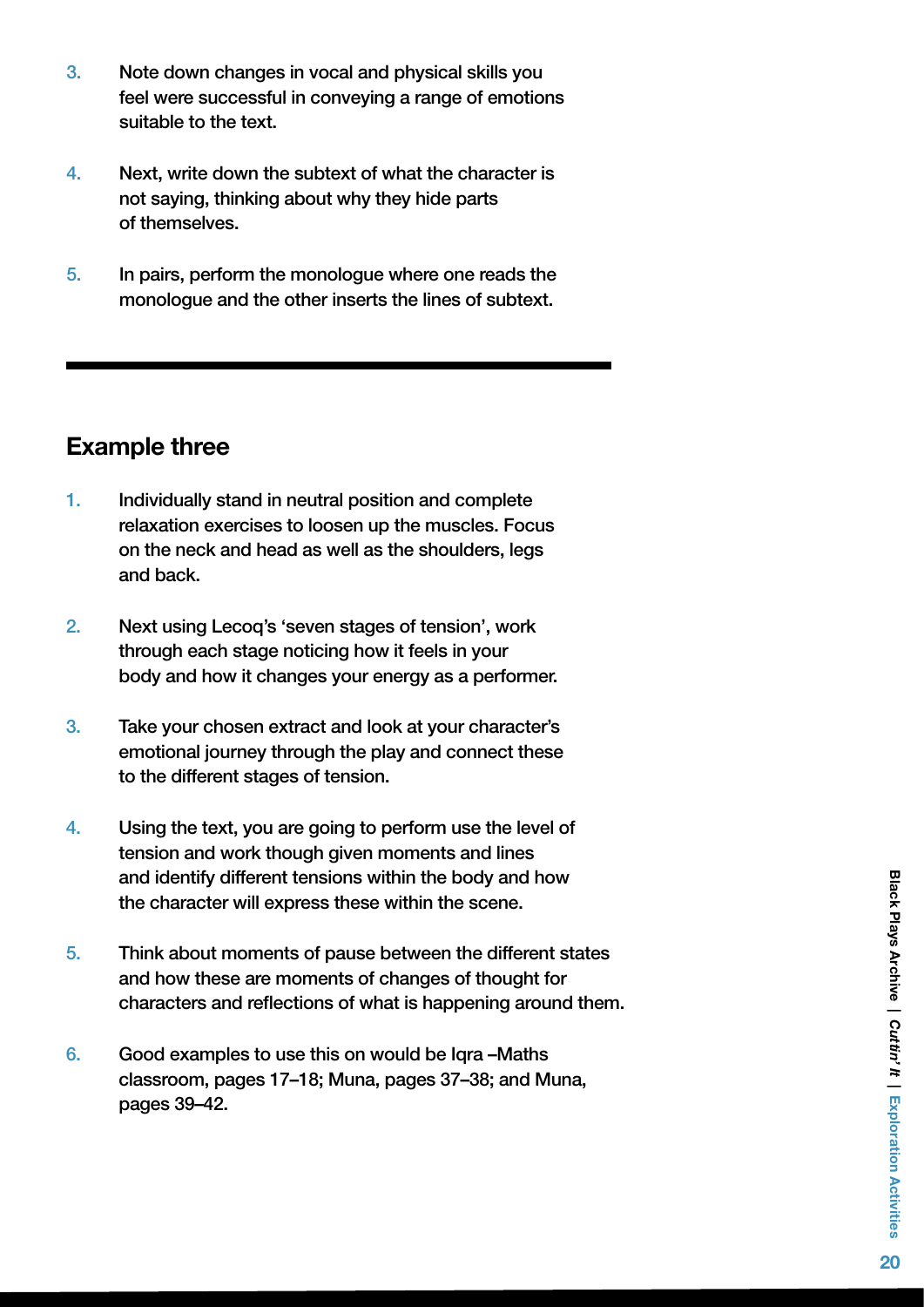## Off-text improvisation exercises

These tasks could be used for devising or further exploration

### Top deck

#### **Resources**

- Extract pages 15–16
- 1. Using pages 15–16 as a starting point, ask students to read through the extract and discuss the feelings of both characters on their way in to school. Discuss the language used by each character and what it reveals about their opinions of others and their own stereotypes or prejudices.
- 2. Next split the class into small groups of four to six people, and either give them dop deck or bottom deck as group labels.
- 3. The groups who have bottom deck are to imagine they are people on the bottom deck of a bus on their way to work or school at 8am. The groups who have the top deck are to imagine they are people on the top deck of the bus on their way to work or school at 8am.
- 4. Discuss what kinds of people sit where on the bus and what it says about their character or disposition.
- 5. Each person in the group should then create a character, giving themselves a job or status, an age and a purpose for their bus journey that morning. They can add more depth to their chosen character and give them some background information and context.

Examples: Josie, 23. Works in Burger King. She is on her way to start a day shift after being up late with sick relative. Ade, 32, is a trainee accountant heading to their first day of new job after graduating from university. Chloe, 14, is on her way to a new school as she has recently moved home. Chloe needs to change buses by the Burger King and is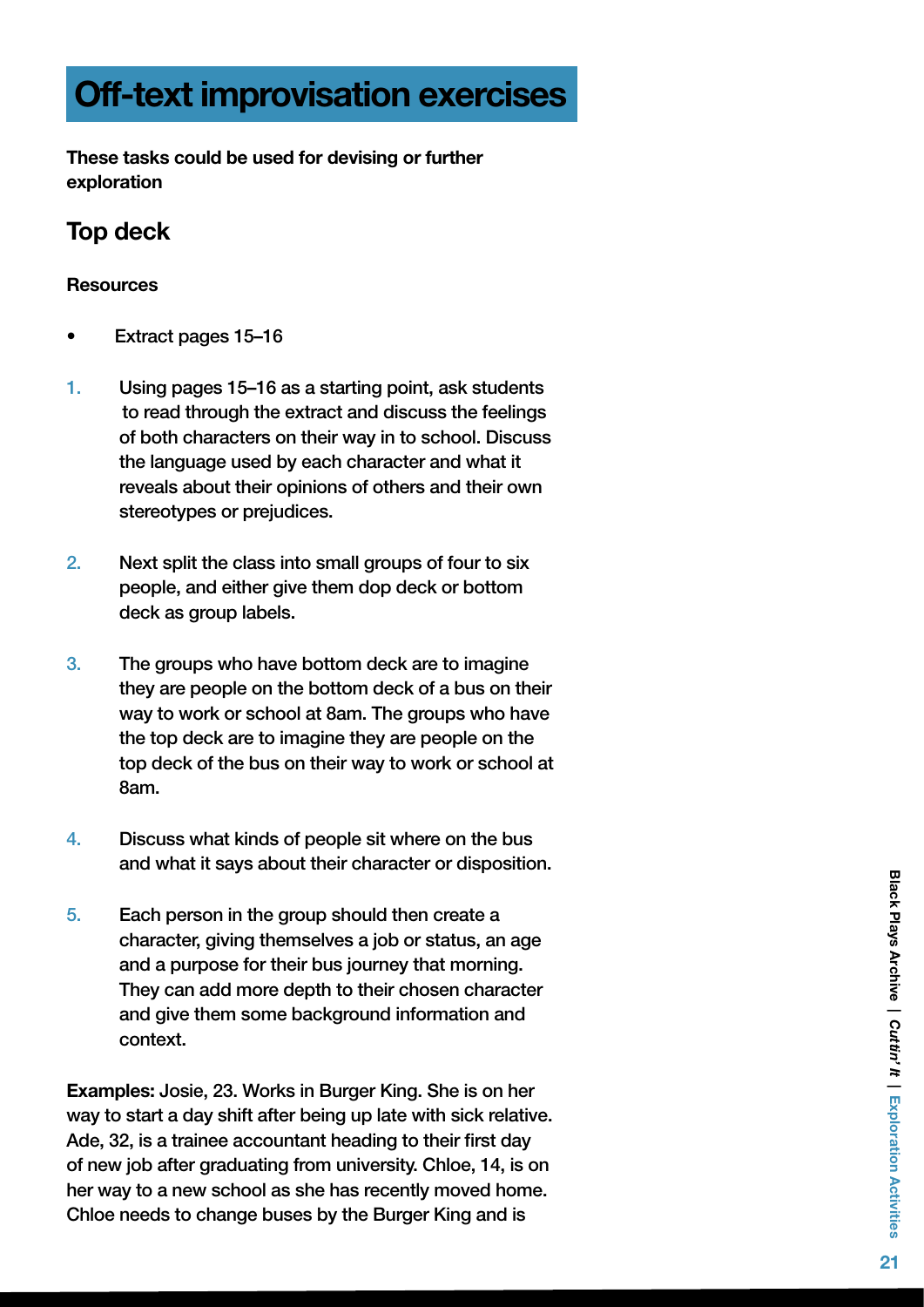very nervous about her first day. Get students to be creative about character context and background and be diverse in the names they select and the characters' circumstances. Try and keep the characters as naturalistic as possible and not caricatures or stereotypes.

6. Each person then writes a monologue as their chosen character on their journey. Work could be presented in a range of creative ways.

Performance work can then be a mix of creative expression.

Monologues from top deck passengers can be woven with those of the bottom deck passengers.

A series of connecting monologues with similar phrases used as repeated lines and connections between characters. Key lines can be used as cues for the next character.

Monologues punctuated by movement in unison

## Classroom daydreaming

#### Resources:

• Extract pages 17–18

Iqra has a flashback to the conflict she witnessed back in Somalia which gives the audience an insight into her past and the tragedies she has witnessed.

- 1. In groups of eight, students could write down happy flashbacks to their childhood. These could be real or imagined.
- 2. Each student can link that memory to something visual or auditory in the classroom. Each student then writes a monologue connecting the auditory or visual clue with their flashback. This should be written in first person.
- 3. Each monologue could then be performed as if in a classroom and the dialogue broken up and overlapped. This could lead into a whole class improvisation/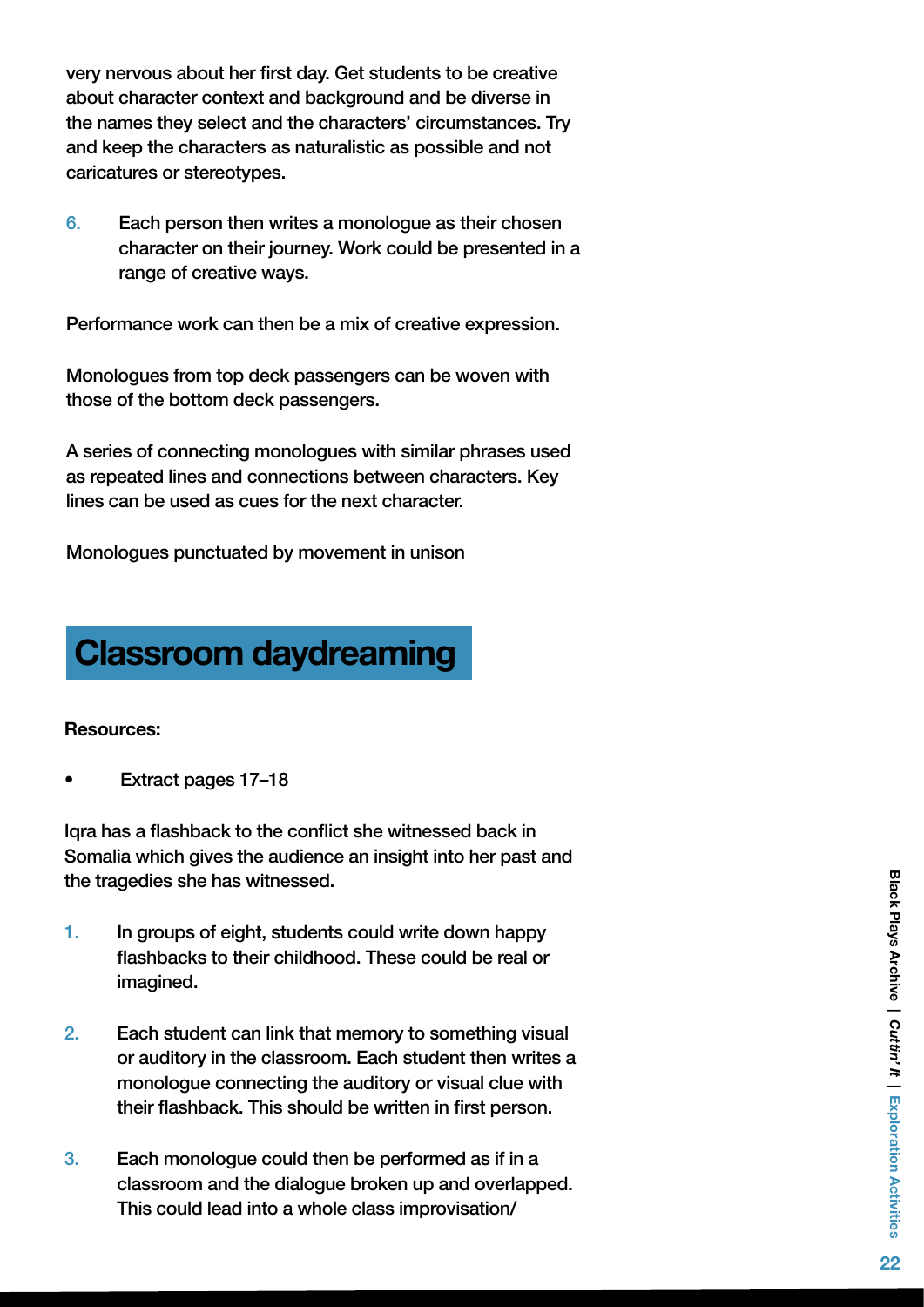dialogue using elements of chorus to repeat/echo similar words or phrases. Iqra's monologue could then be inserted to contrast the others and highlight the trauma she has faced.

### Hot seating/ interview scenarios / improvisations

- 1. Parents' evening
- 2. Iqra at immigration when entering the country
- 3. Muna translating for her mother at the doctor's
- 4. Muna being questioned about her lateness
- 5. Iqra being sent to the shop for supplies to help aunty
- 6. Muna and D'Marnie at the bus stop after school
- 7. Iqra and Muna at school after the play (in the classroom, in the corridor, in the canteen)
- 8. Muna at home after school with her seven-year-oldsister
- 9. Iqra when first meeting aunty and finding out what she must do
- 10. Iqra arriving in London for the first time
- 11. Muna in the canteen in the middle of the play
- 12. Iqra in the launderette washing the clothes and sheets and then bumping into a classmate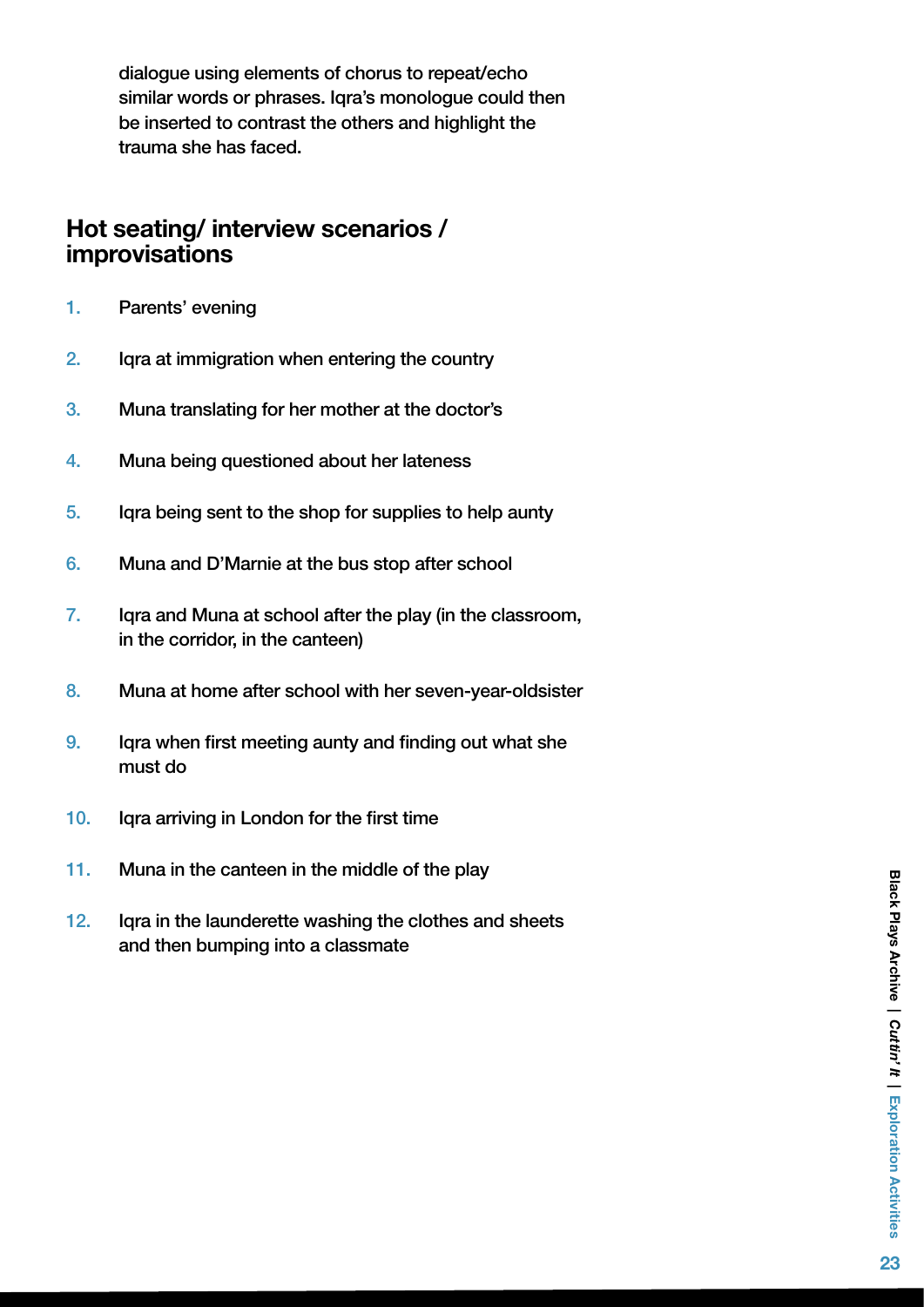### Devising ideas / using the text and connected themes as stimulus

### Performing and realising text – connection to practitioners

These ideas are about making connections with the text and wider themes and issues. They can be used with the different requirements of the main A Level and GCSE exam boards.

Each exam board has different requirements for each component so please check the specification for exact details that fit the unit requirements. This table is a springboard of ideas and connections for further development.

| <b>Suggested starting</b><br>point<br>(If ten-minute extract<br>needed as stimulus) | Themes / ideas/ quotes                                                                                                                                                                                                                                                       | <b>Practitioner connections</b>                                                                                                                                                                                                                                                        |
|-------------------------------------------------------------------------------------|------------------------------------------------------------------------------------------------------------------------------------------------------------------------------------------------------------------------------------------------------------------------------|----------------------------------------------------------------------------------------------------------------------------------------------------------------------------------------------------------------------------------------------------------------------------------------|
| Pages 29-38                                                                         | <b>Equality for girls</b><br>Malala Yousafzai speech<br>to the UN<br>Link: Malala Yousafzai<br>addresses United Nations<br><b>Youth Assembly - YouTube</b>                                                                                                                   | <b>Brecht-</b><br>Political and epic theatre.<br><b>Placards</b><br><b>Direct address</b><br><b>Narration</b><br>Propeller--all-male company.<br>Words of women and girls<br>spoken by all-male cast.<br>Link: Propeller's Twelfth Night<br>at the Theatre Royal Plymouth<br>- YouTube |
| Pages 24-32                                                                         | <b>Oppression of women.</b><br>Quote 'When men are<br>oppressed it's a tragedy.<br>When women are<br>oppressed it's tradition.'<br><b>Letty Cottin Pogrebin</b><br>Link: https://cdn.<br>quotesgram.com/<br>img/64/37/195268154-eac<br>9cffd04469cdd8c7fcc8402<br>6f7824.jpg | Augusto Boal-<br>Theatre of the oppressed /<br>Theatre for social change.<br>Link: Augusto Boal's 'Theatre<br>of the Oppressed' - Harvard<br>Gazette                                                                                                                                   |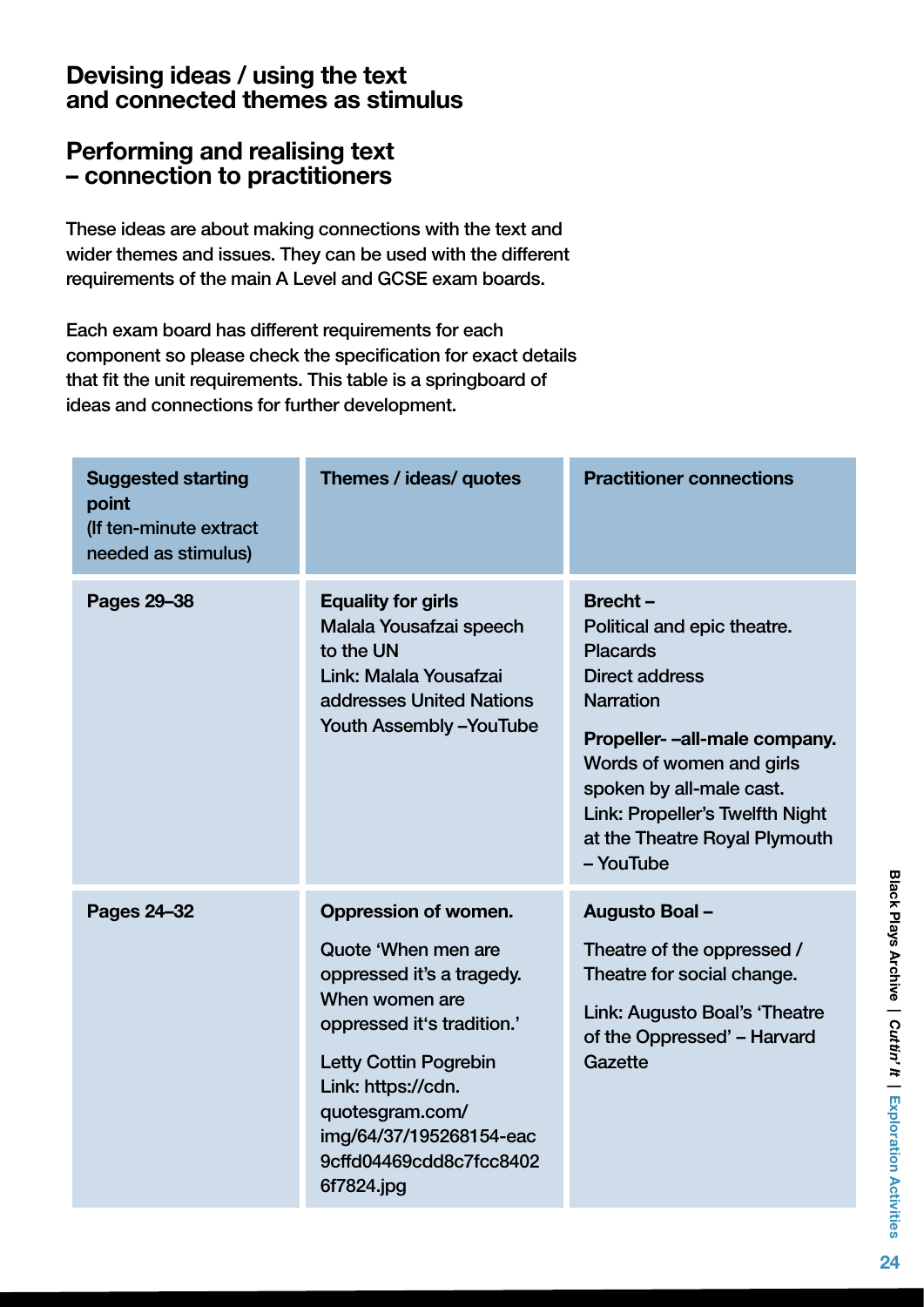| Pages 39-45 | <b>Surgical procedures</b><br>Organ smuggling article<br>Link: 12-year-old smuggled<br>into UK for gang to sell his<br>body parts on black market<br><b>Daily Mail Online</b> | <b>Handspring Puppet Company.</b><br>Surgeries performed by<br>puppets. Link to manipulation<br>and control<br><b>Link: Handspring Puppet</b><br>Company                                                                             |
|-------------|-------------------------------------------------------------------------------------------------------------------------------------------------------------------------------|--------------------------------------------------------------------------------------------------------------------------------------------------------------------------------------------------------------------------------------|
| Pages 32-39 | <b>Tribal/cultural rituals.</b><br><b>Alice Walker Warrier Marks</b><br><b>Link: Watch Warrior Marks-</b><br>Clip 1 Online   Vimeo On<br><b>Demand on Vimeo</b>               | Complicité.<br>Different tribal rituals used as<br>choreography and movement<br>to punctuate dialogue around<br>customs and beliefs. Objects<br>change form and become<br>anew, creating new meaning.<br><b>Link: Complicite.org</b> |
| Pages 39-45 | <b>Haemoglobin and</b><br>blood disorders<br><b>African and Caribbean</b><br>Leukaemia Trust<br>Link: Home - ACLT                                                             | Stanislavski.<br><b>Emotion memory</b><br><b>Magic if</b><br>Units and objectives of<br>characters                                                                                                                                   |
| Pages 35-42 | <b>Health inequality</b><br><b>Public Health England</b><br>report<br>Chapter 5: inequality in<br>health - GOV.UK (gov.uk)                                                    | Mike Leigh.<br>Character-based devising.<br>Real character studies.<br>Hot seating.<br>Improvisation.                                                                                                                                |
| Pages 29-35 | <b>Women and family</b><br>Article on pressures<br>women and girls<br><b>The Five Things Society</b><br><b>Pressures All Women to Be</b><br>(theodysseyonline.com)            | <b>Nicolas Kent.</b><br>Interview women around<br>the theme of family and the<br>demands that society puts on<br>them. Can include mothers,<br>cousins, teachers, shop<br>owners, cousins, friends etc<br><b>Verbatim theatre</b>    |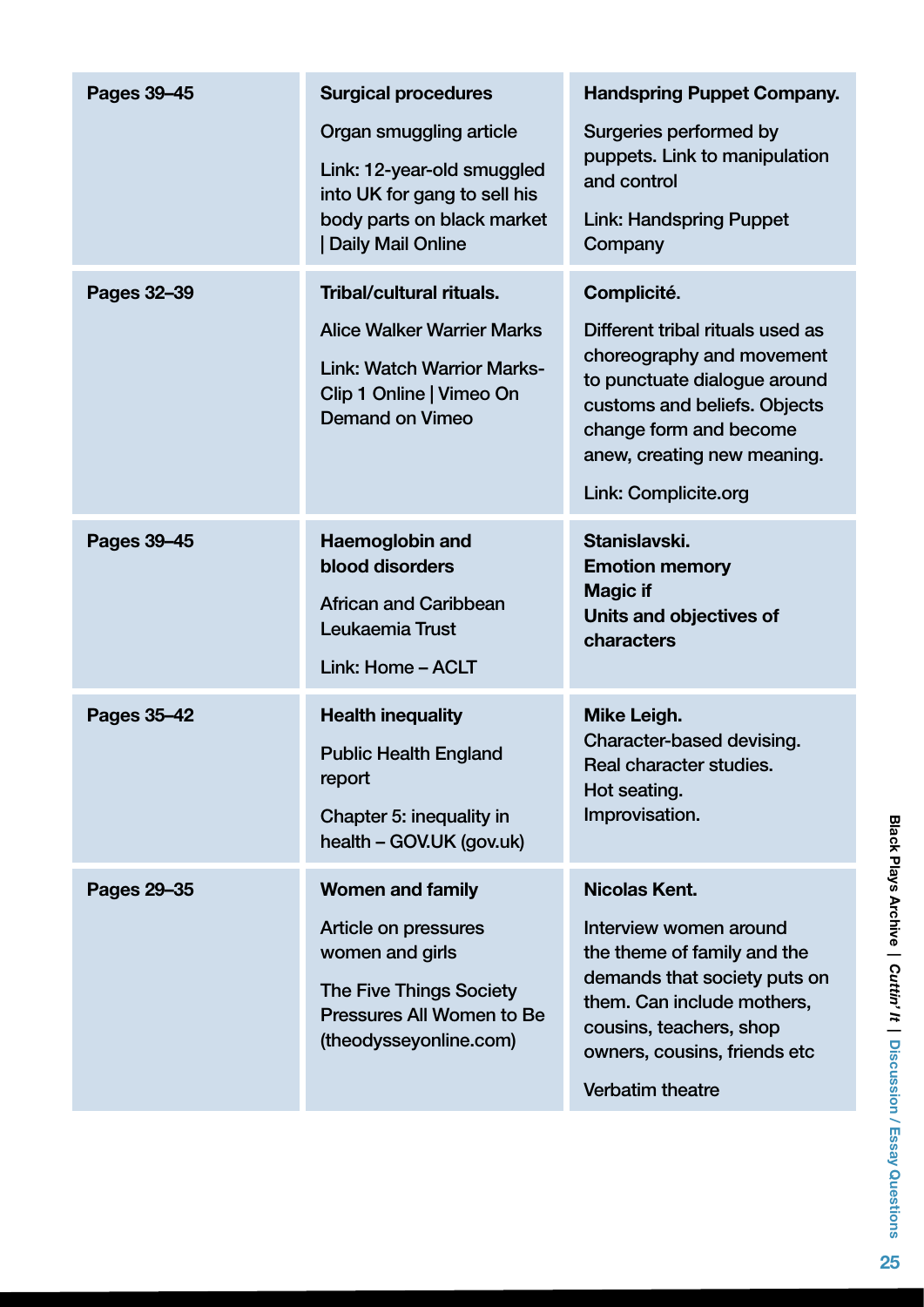## Video resources and links

## Video resources and further reading

#### **Trailer**

#### <https://youtu.be/fHWKbeJSo98>

Charlene James speaking to the BBC's Sophie van Brugen – video 2.01 minutes

#### Review

Theatre: *Cuttin' It* at the Young Vic, SE1 | Times2 | The Times [www.thetimes.co.uk/article/cuttin-it-at-the-young-vic-se1](http://www.thetimes.co.uk/article/cuttin-it-at-the-young-vic-se1-h8bfkl6gg) [h8bfkl6gg](http://www.thetimes.co.uk/article/cuttin-it-at-the-young-vic-se1-h8bfkl6gg)

Royal Court schools tour education pack Cuttin-it-Resource-Pack-2018-v4.pdf <http://bitly.ws/kbHU>

### Further reading

Alice Walker and Pratibha Parmer – Warrier Marks, research into gemale genital mutilation and the sexual binding of women Warrior Marks | Alice Walker | The Official Website for American Novelist & Poet alicewalkersgarden.com

Alice Walker – novel about FGM Possessing the Secret of Joy

Cut FGM in Britain by Hibo Wardere

The Cut: Female Genital Mutilation in the Modern World – The AHA Foundation

The Five Things Society Pressures All Women to Be theodysseyonline.com

Chapter 5: inequality in health – GOV.UK gov.uk